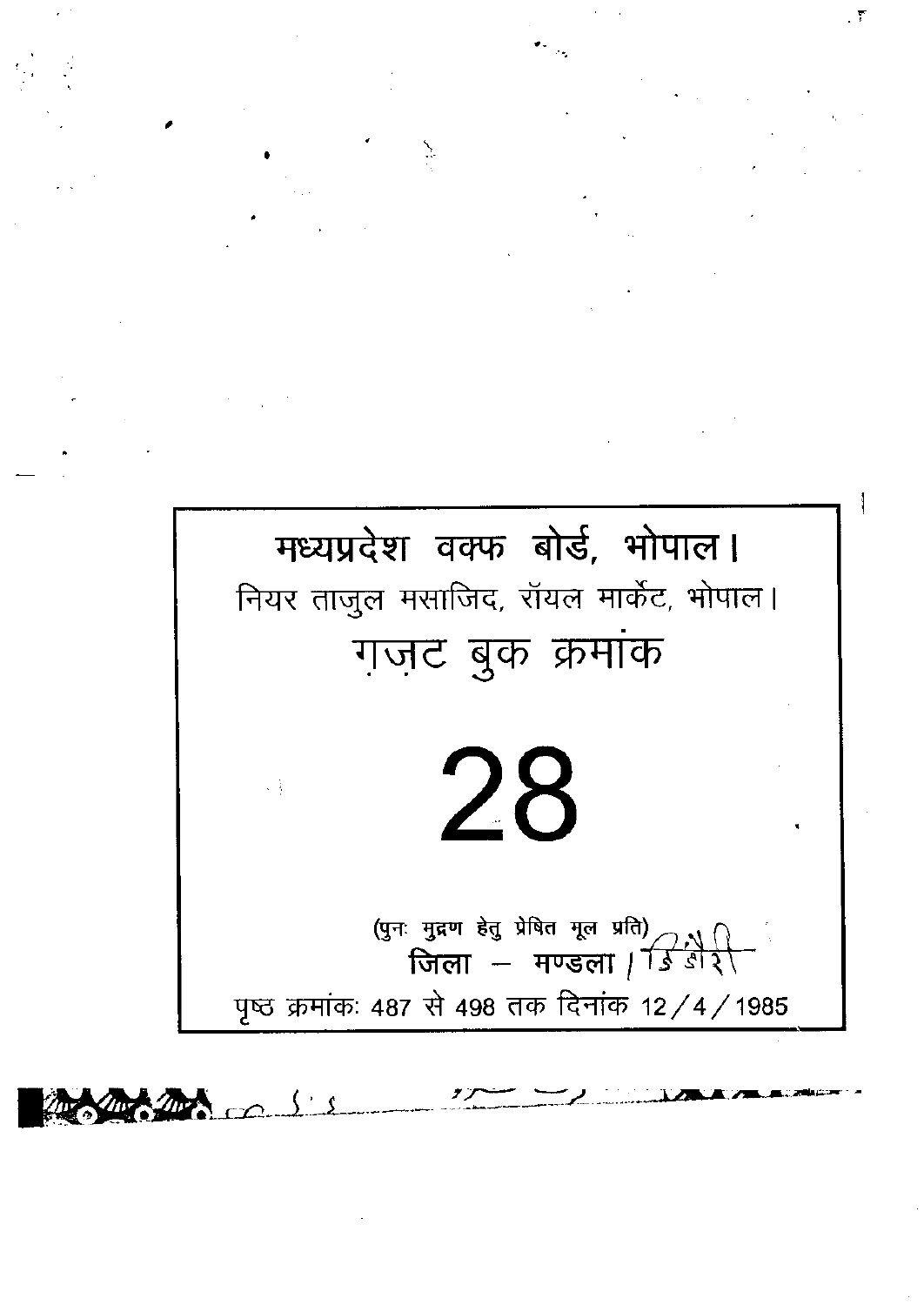44k. **vpris mien kegs** 

**ga. पो.—19.** 



मध्यप्रदेश राजपत्र

## **प्राधिकार से प्रकाशित**

.ध्वय की पूर्व-मदायशी के विज्ञा बारा मेजे आने के लिये अनुमत. **ात-पत्त, व्यालियर सम्भाग,** 

 $$T = 19.$ 

;dm 15 ] 'tea fni'm 12 Mitm 1985-4a 22, 11\* 1907

# **11t 3 (1 )**

#### **बज्ञापन**

#### ग्रन्य सचनाएँ

#### U/s. 72 of The Iadian Partnerstip Act,  $1572$

It is hereby notified that the partnership firm M/s.Krishi Vikas Kendra,211384Ganjpara,Raipur dissolved on 13th August, 1983. Shri Radhegapal Agrawal is now caarrying on the said business as its proprietor.

Raipur, dated 25th August, 1983.

For M<sub>/s</sub>. KRISHI VIKAS KENDRA,

#### -RADHE GOPAL AGRAWAL.

Be it known to all that the constitution of the firm named and styled" DHANANJAY BIDI AGENCY" with its Head Office at Village Gurur Tah. Balod Dist t. Durg (M. P.) has been changed as Shri Bhimraj kiri son of Late Shri Aiden kiri bas retired from the aforesaid partnership firm w.e.f. 24th October, 1984. and the remaining partners are continuing the firm w.e.f. 25th October, 1984.

Station :Gurur. *For* DHANANJAY BIDI AGENCY Tah. Balod · **• • • • • DHANANJAY KUMAR KIRI** 

Dated 25th October, 1984 Partner.

Be it known to all that the constitution of the firm named and styled" *WS.* BHIMRAJ SUNDERLAL KIRI" with, its Head office at Village, Gurur, Tah. Balod. Dist. Durg (M. P.) and having a Branch atCharama Dist, Baster **(M.** P.) and a Branch at Village, Gurur Tah. Balod. Dist. Durg under the name and style "LAXMI RAOD LINES" has been changed as Smt. Shayama Bai kiri wife of Shri Bhimraj kiri has retired from the a(oreamid partnership firth *w.e.f.* 24th October, 1984 and the remainingpartners arecontinuing the businessw.e.f.25thOctober, 1984.

Statian : Gurur. SUNDERLALK Dated 25th October, 1984,

*FOR* **MIs. BMmraj SuaderIal** Ktri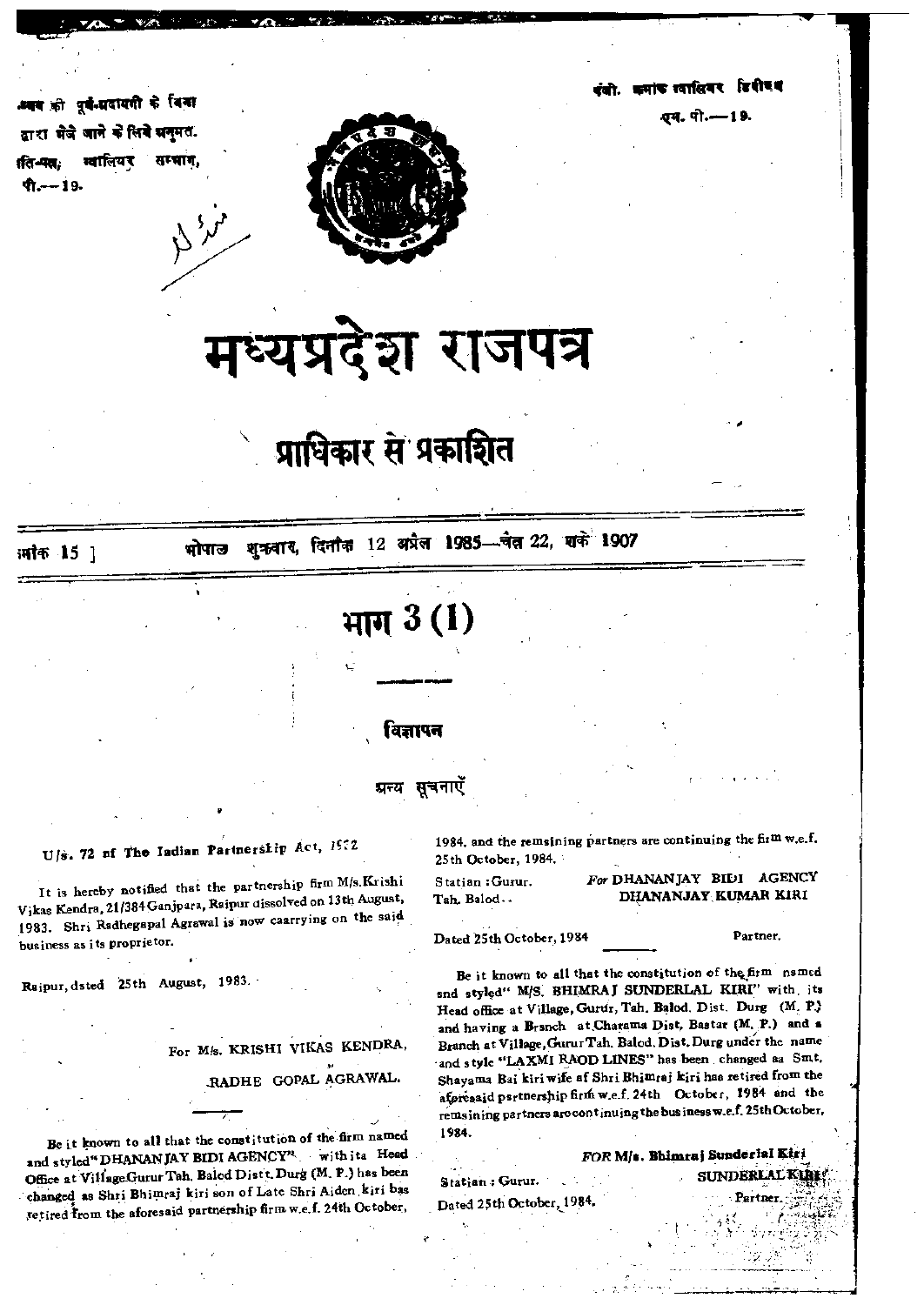्व्यक् अधिनियम, 1954 (कमांक 29,सन् 1954) की धारा 5 की उप धारा (1) के अन्तर्गत शासन द्वारा वक्फ बोर्ड को भेजे सर्वेक्षण प्रतिवेदन का परीक्षण उक्त अधिनियम की धारा 5 की उप<br>घारा ( 2)के भन्तर्गत वगफ बोर्ड द्वारा किया जाकर वक्फ प्रकाशित की जाती है:-

वक्षणं भारतीय मर्थेशक भिन्ना क्रिकेट मक्तव्य

भूमिका

|                            |                                         | গিযা বৰ্ক                                             |                                                        |                             |                                        |                                                             | टैक्सेज                 |                             |                      | मसारिफ            |                                      |                       |                |
|----------------------------|-----------------------------------------|-------------------------------------------------------|--------------------------------------------------------|-----------------------------|----------------------------------------|-------------------------------------------------------------|-------------------------|-----------------------------|----------------------|-------------------|--------------------------------------|-----------------------|----------------|
| कमांक                      | नाम श्रौकाफ                             | या सुन्नी                                             | मौजा तहसील और जिला                                     | वक्फ की                     | वक्फ में शामिल<br>नोइयत जायदाद की कुल् | काबिल प्रदा अबवाब महसुलात                                   |                         |                             | टैक्स                |                   |                                      | ग्रन्य रिमार्क कुछहो  |                |
|                            |                                         | वक्फ                                                  |                                                        | व गर्ज                      | श्रामदनी                               | मालगुजारी                                                   |                         |                             |                      |                   | खसरा नं.                             | रकबा                  | प्रयोग         |
| $\mathbf{1}$               | $\boldsymbol{2}$                        | $\mathbf{3}$                                          | 4                                                      | 5 <sub>1</sub>              | 6                                      | $7 - 7$                                                     | 7-बी                    | 7-सी                        | $7 - 31$             | 8                 | $9 - 5$                              | $9 - 4$               | $9 - f$ ा      |
|                            |                                         |                                                       |                                                        |                             | <u>रुपये ।</u><br>तहसील दिवोरी         | ्त्पये                                                      | रुपये                   | रुपये                       | रुपये                | रुपये             |                                      | हैक्टर                |                |
|                            | 1.मस्जिद ग्राम शाहपुर<br>$\sim 10^{-1}$ | सुन्नी                                                | जि. मंडला तह. डिडोरी,<br>मोे. शाहपुर.                  | मस्जिद                      |                                        | कुछ नहीं कुछ नहीं कुछ नहीं कुछ नहीं कुछ नहीं कुछ नहीं 2,400 |                         |                             |                      |                   | 117                                  | 0.073                 | श्राबादी       |
| 2. कब्रस्तान्              | $\mathbf{H}$                            |                                                       |                                                        | कबस्तान                     | 11<br>$\mathbf{H}$                     | ,,                                                          |                         |                             |                      | कुछ नहीं          | 199                                  | 1.607                 | कब्रस्तान      |
| 3.<br>$\mathbf{H}$         | ग्राम देव री                            |                                                       | <sub>ं</sub> जि. मंडज़ा तह डिंडोरी,<br>मौ. देवरी.      | $\mathcal{F}_{\mathcal{F}}$ | $\overline{1}$<br>,,                   | ,,                                                          | ,,                      | "                           | 17                   | $\bullet$         | 38                                   | 0.749                 | , ,            |
| 4.<br>$\mathbf{H}$         | ग्राम वाकरम्प वघर्रा                    | $\overline{11}$                                       | जि. मंडला तह. डिडोरी,<br>मो. वाकरम्प बघरा.             | $\overline{\mathbf{z}}$     | ,,<br>,,                               | $\mathbf{r}$                                                | 77.                     | W                           | $\bullet$            | $\pmb{\pi}$       | 427.                                 | 0.178                 | $\overline{1}$ |
| 5.<br>$\mathbf{r}$ ,       | ग्राम धानामार                           | $\mathbf{r}$ :<br>$\mathcal{F}^{\prime}_{\mathbf{c}}$ | जि. मॅडला. तह. डिडोरी,<br>मो. धानामार.                 | $\mathbf{H}$                | 97.                                    | $\bullet$<br>$\cdot$                                        | $\overline{\mathbf{z}}$ | 11                          | -11                  | $\mathbf{H}$      | $-121$                               | 0.283                 | $^{\ast}$      |
|                            | 6. मरिज़द ग्राम डिडोरी<br>$\sim$ $\sim$ | $\overline{1}$                                        | जि. मंडला तह डिडोरी, मस्जिद दो मकानों के<br>मो डिडोरी. |                             | किराये से 1212.                        | $18.00 \quad 4.00 \quad 12.00$                              |                         |                             | $\mathbf{u}^{\star}$ | 1500              | .<br>शिट नं. 2,<br>प्लाट नम्बर       | वर्ग फुट              | माबादी         |
|                            |                                         |                                                       |                                                        |                             |                                        |                                                             |                         |                             |                      |                   | 37/2,37/3<br>38                      | 1090<br>990<br>हेक्टर |                |
|                            |                                         |                                                       |                                                        |                             |                                        |                                                             |                         |                             |                      |                   | 180                                  | 0.020                 |                |
|                            | 7. कब्रस्तान, ग्राम डिडोरी              |                                                       |                                                        | कबस्तान                     | কুত নहीं                               | कुछ नहीं कुछ नहीं कुछ नहीं                                  |                         |                             |                      | কুন্ত নहीं        | 185/1 में से 0.466<br>185/2<br>185/3 | 0.097<br>0.083        | कबस्तान        |
| 8.                         | ग्राम मझियाखार<br>$\boldsymbol{\eta}$   | $\bullet$                                             | जि. मंडला तह. डिंडोरी,<br>ग्रा. मंसियाखार.             | $\mathbf{H}$                | $^{\prime\prime}$                      | $\bullet$                                                   |                         | 55                          |                      |                   | 95/3                                 | 0.243                 | $\mathbf{H}$   |
| $\cdot$ $\infty$ $\circ$ . | ग्राम बम्हनी माठ<br>,,                  |                                                       | जि. मंडला तह. डिडोरी,<br>ग्रा. बम्हनी माठ.             | J.                          | ,,                                     | $\overline{1}$                                              | Ŵ                       | n                           |                      | $^{\prime\prime}$ | 44 1- कमें से 0.081                  |                       | $\bar{H}$      |
| 10.                        | ग्राम बरगांव                            |                                                       | जि. मंडला तह. डिडोरी,<br>ग्रा. बरगांव.                 | $\mathbf{r}$                | $\mathbf{H}$                           | $\dddot{p}$                                                 | $\tilde{n}^{-1}$        | $\mathcal{G}^{\mathcal{G}}$ |                      | 55                | $187$ में से $\pm 0.809$             |                       | $\bullet$      |

 $1/\nu$ 

मच्यप्रदेश राजपत, दिनोक 12 अप्रैल 1985

881

 $\frac{4}{4}$ 

 $\omega$ Ξ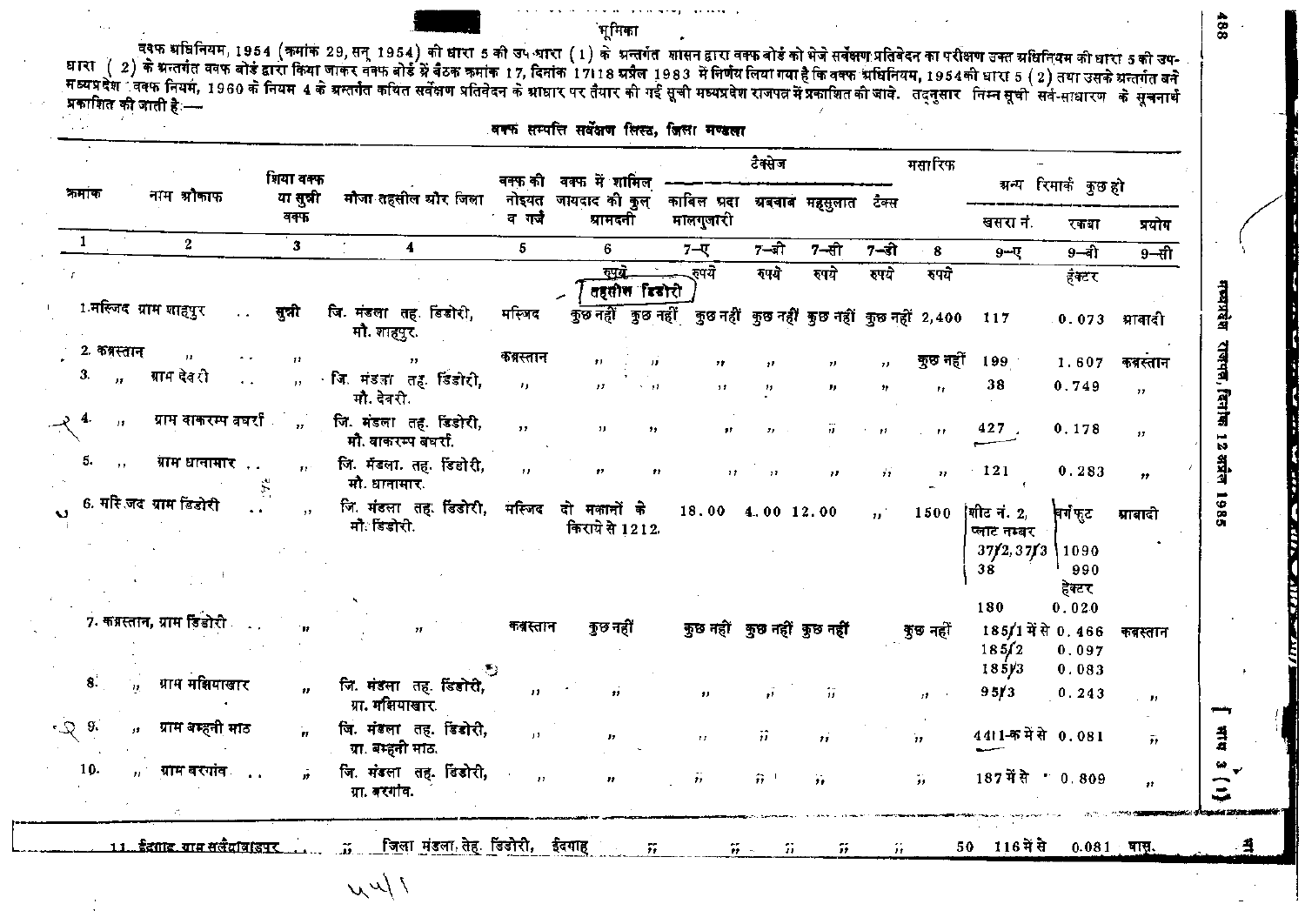| 11. ईदगाह, ग्राम सलैयावाडपुर                                      | $\overline{H}$              | जिला मंडला, तेह. डिंडोरी, ईदगाह<br>ग्राम सलैयावाडपुर.      |                            | 77                                  | $\overline{n}$ .           | $\dddot{n}$       | 57                         | $\mathcal{V}_\mathrm{f}$              | 50                       | <b>116 म स</b>             | $0.081 - 9$ km. |                                          |
|-------------------------------------------------------------------|-----------------------------|------------------------------------------------------------|----------------------------|-------------------------------------|----------------------------|-------------------|----------------------------|---------------------------------------|--------------------------|----------------------------|-----------------|------------------------------------------|
| 12. कबस्तान, ग्राम सलैयावाडपुर                                    | $\mathcal{L}_{\mathcal{F}}$ | जिला मंडला तेह डिंडोरी, कडस्तान<br>मौजा सर्लयावाडपुर.      |                            | 77                                  | ំដ                         | 57                | $\overline{\mathbf{H}}$    | $\mathcal{V}^{\star}$                 | कुछ नहीं 141             |                            |                 | $0.991$ घास कबस्तान                      |
| 13. मस्जिद, ग्राम भानपुर रे                                       | $\overline{\mathbf{n}}$     | जिला मंडला, तेह. डिडोरी, मस्जिद.<br>मौजा भानपुर रे         |                            | 55.                                 | 77                         | 57                | $\widetilde{H}$            | $\frac{1}{2} \frac{1}{2} \frac{1}{2}$ |                          | 50 36/1 में से 0.032 श्राब |                 |                                          |
| 14. कब्रस्तान, ग्राम भानपुर रैयतवारी                              | $\mathbf{r}$                | जिला मंडला, तेह. डिंडोरी, कथस्तान<br>मौजा भानपुर रैयतवारी. |                            | $\tilde{n}$                         | 55                         | 77                | 57                         | $\mathbf{H}$                          | कुछ नहीं                 | 721/2<br>72/3              | . 0.809         | 0.445 कब्रस्तान.                         |
| 15. कब्रस्तान, ग्राम, मनोरी<br>$\ddot{\phantom{a}}$ .             | $\bullet$                   | । जिला मंडला, तेह डिडोरी,<br>मौजा मनोरी.                   | $\mathcal{F}(\mathcal{F})$ | ,,                                  | ŵ.                         | 55                | -55                        | $\bullet$                             | $\mathbf{r}$             | 263/2                      | 0.121           | $\cdots$                                 |
| 16. कबस्तान, ग्राम ग्रमरपुर<br>$\mathbf{A}=\mathbf{A}+\mathbf{A}$ | $\cdots$                    | जिला मंडला, तेह. डिंडोरी,<br>मौजा ग्रमरपुरी.               | $JL_1$ , $L_2$ and $L_3$   |                                     | ï.                         | 五                 | . vi                       | $^{\prime\prime}$                     | $\cdots$                 | 286 में से                 | 0.162           | $\cdots$                                 |
| 17. कब्रस्तान, ग्राम गोरखपुर<br>$\sim$ $\sim$                     | $\mathbf{H}$                | जिला मंडला, तेह. डिंडोरी,<br>मौजा गोरखपुर.                 | $\mathbf{z}$               | ,,                                  | W.                         | $\mathcal{G}_T$ : | $\mathbf{r}$               | $^{\prime\prime}$                     | $^{\prime\prime}$        | 223y2                      | 0.243           | $\boldsymbol{r}$                         |
| 18. कब्रस्तान, ग्राम रामनगर<br>$\sim 10$                          | $\mathbf{z}$                | जिला मंडला, तेह. डिडोरी,<br>मौजा रामनगर.                   | $\overline{11}$            | $\cdots$                            | 12 <sub>1</sub>            | $\mathbf{H}$      | $\mathbf{r}$               | $\boldsymbol{\mu}$                    | $11 -$                   | 12/2 में से                | में से.         | $0.024$ छोटा घास.                        |
| 19. कब्रस्तान, ग्राम करंजिया माल.                                 | $\rightarrow$               | जिला मंडला, तेह. डिंडोरी,<br>मौजा करंजिया माल.             | $\mathbf{r}$               | $\rightarrow$                       | $\mathcal{H}_{\rm{max}}$   | $\rightarrow$     | -99                        | $, \, \cdot$                          | $\mathbf{r}$             | 867/1                      |                 | 0.809 घास कब्रस्तान.                     |
| <b>20. कब्रस्तान, ग्राम परसेल</b><br>$\sim$                       | $\pmb{\cdot}$               | जिला मंडला, तेह. डिडोरी,<br>मौजा परसेल.                    | $\sim$ $\sim$ $\sim$       | $\rightarrow$                       | $\overline{11}$            |                   | $\mathbf{r}$               | 55.                                   | $^{\prime\prime}$        | 49/4                       |                 | $0.081$ कब्रस्तान.                       |
| 21. कबस्तान, ग्राम देवरी रे<br>$\sim$ $\sim$                      | $\mathbf{H}$                | जिला मंडला, तेह. डिडोरी,<br>मौजा देवरी रे.                 | $\mathbf{r}$               | $\rightarrow$                       | $\mathcal{F}(\mathcal{F})$ | $\overline{1}$    | ,,                         |                                       | ÎΣ.                      | 183/1                      | ं $0.809$ धास.  |                                          |
| -22. कब्रस्तान, ग्राम सेलवार माल                                  | $\overline{\phantom{a}}$    | जिला मण्डला, तेह. डिडोरी,<br>मौजा सेलवार माल.              | $\mathbf{H}$               | $\mathcal{M}(\cdot)$<br>तहसील निवास | $\mathbf{r}$               | $\mathbf{r}$      | $\bullet$                  |                                       | ήy.                      | 225 में से<br>328 में से   | 0.470<br>0.045  | कब्रस्तान                                |
| 23. मजार, ग्राम बीजा डाड़ी                                        | $\overline{\phantom{a}}$    | जिला मण्डला, तेह. निवास, भजार<br>मौजा बीजा ड़ाड़ी.         |                            | $^{\prime\prime}$                   | ,,                         |                   | $^{\prime\prime}$          | $\mathbf{H}$                          | $\overline{\phantom{a}}$ | 83 में से                  |                 | 90 व.फु. मजार (पी.<br>डब्ल्य डी<br>रोड). |
| े. 24. ईदगाह,यामवीजा डाडी                                         | $\boldsymbol{\eta}$         |                                                            | ईदगाह                      | $\mathbf{H}$                        | $\boldsymbol{\mathcal{D}}$ | $\rightarrow$     | $\boldsymbol{\mathcal{V}}$ | $\mathcal{F}$                         | $\bullet$                | 195 में से 0.202 है. जंगल. |                 |                                          |
| 25. कब्रस्तान, ग्राम बीजाड़ाड़ी                                   | $\rightarrow$               | ,,<br>$\mathbf{J}(\mathbf{r})$                             | $\mathbf{H}$               | $\mathbf{H}$                        | $\boldsymbol{\mathcal{W}}$ | $\overline{1}$    | ,,                         | $\mathbf{r}$                          | 11 <sup>1</sup>          | $2\,12$                    | $0.283$ , जंगल. |                                          |

681

쿦

षाध्यप्रदेश राजपत्र, दिनांक 12 अप्रैल 1985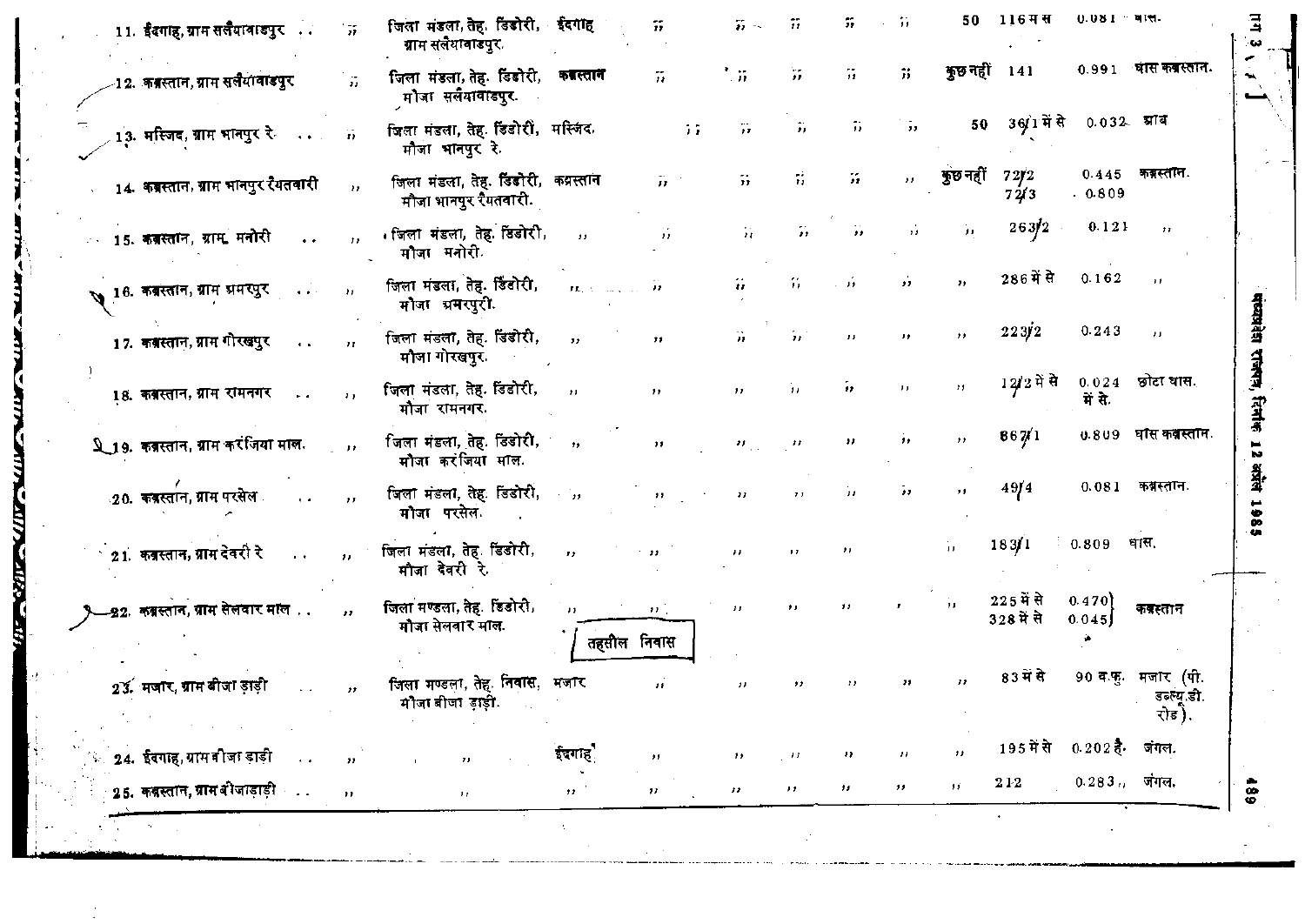|                                                                     |                         |                |                                             |                         |                    |                             |                          |                             |                                   |                    |                                    | हुक्टर                                                                   |                         |
|---------------------------------------------------------------------|-------------------------|----------------|---------------------------------------------|-------------------------|--------------------|-----------------------------|--------------------------|-----------------------------|-----------------------------------|--------------------|------------------------------------|--------------------------------------------------------------------------|-------------------------|
| $\mathbf{z}$                                                        |                         |                |                                             |                         | रुपये              | ्रुपये                      | रुपयें                   | रुपये                       | रुपये                             | रुपये              |                                    |                                                                          |                         |
|                                                                     |                         |                |                                             |                         | {तहसील निवास       |                             |                          |                             |                                   |                    |                                    | 0.648                                                                    | श्राबादी                |
|                                                                     |                         |                |                                             | मस्जिद्                 | कृषि से 430        | 12.59 0.45 कुछ नहीं कुछ नही |                          |                             |                                   | 426                | 82/2                               | $\boldsymbol{0}$ , $\boldsymbol{0}$ $\boldsymbol{0}$<br>$\boldsymbol{8}$ |                         |
| $\downarrow$ $\,$ $2\,$ 6. जामा मस्जिद, ग्राम लखनपुर                |                         | सुन्नी         | जि. मंडला तह.ॅुनिवास,<br>मो. लखनपुर.        |                         |                    |                             |                          |                             |                                   |                    |                                    | वर्गफुट<br>100                                                           | मजार                    |
|                                                                     |                         |                |                                             | मजार                    | कुछ नहीं           |                             | कुछ नहीं कुछ नहीं        | $\mathbf{r}_{\mathcal{T}}$  | $\tilde{\textbf{J}}_1$            | कुछ नहीं 56 में से |                                    | हैक्टर                                                                   |                         |
| ्र 27. मजार, ग्राम लखनपुर                                           | $\sim$ 4 $\,$ 4 $\,$    | 77             | $\rightarrow$                               |                         |                    |                             |                          |                             |                                   | 77                 | 133/1                              | 0.607                                                                    | घास <del>क</del> बस्तान |
|                                                                     |                         |                | 11                                          | कबस्तान                 | $\cdot$            | $\mathbf{H}$                | $\mathbf{H}$             | ,,<br>n,                    | 99.<br>$^{\prime\prime}$          | 13                 | 43 में से                          | 0.202                                                                    | घास                     |
| $\geq$ $_{28}$ कबस्तान, ग्राम लखनपुर $\;\;\cdots$                   |                         | <b>11</b>      |                                             | ईदगाह                   | 11                 | $\mathcal{P}$               | ň                        |                             |                                   | 700                | 17/2                               | 1.032                                                                    | ग्राबादी                |
| $\rightarrow 29$ . ईदगाह, ग्राम लखनपुर $\dots$                      |                         | $11 - 1$       | $17 -$<br>जि. मंडला <sub>.</sub> तह. निवास, | मस्जिद                  | कृषि से 600        | $, \cdot$                   | ,,                       | ñ                           | $\hat{\mathbf{H}}$                |                    | 56/2                               | 0.202                                                                    |                         |
| 30. जामा मस्जिद, ग्राम भारतीपुर                                     |                         | 11             | ग्रा. भारतीपुर.                             |                         |                    |                             | 蒜                        | ő.                          | ۰,                                | 200                | 219                                | 0.053                                                                    |                         |
| ٠.<br>्र, प्राम पाठा                                                | $\bullet$ $\bullet$     | 写              | जि. मंडला तह. निवास,                        | -78                     | कुछ नहीं           | $\sqrt{3}$                  |                          |                             |                                   |                    |                                    | 0.016                                                                    |                         |
| 31.                                                                 |                         |                | ग्रा. पाठा.                                 | ईदगाह                   | কুন্ত নहीं         | , ,                         | $\overline{\phantom{a}}$ | 93                          | 'n                                | 100                | 200                                |                                                                          | 77                      |
| $\begin{cases} 32.57 \text{ m/s}^2, \end{cases}$<br>11 <sub>1</sub> | $\sim$ 10               | ń              | निवास,<br>जि. मंडला तह.<br>मो पाठा.         |                         |                    |                             |                          |                             | 'n.                               | 200                | <sub>165</sub> में से              | 0.004                                                                    | p.                      |
|                                                                     |                         |                |                                             | मजार                    | ä.                 | 55                          | $^{\prime\prime}$        | 57                          |                                   | कुछ नहीं           | 139/2                              |                                                                          | $0.263$ घास कबस्तान     |
| $33.4$ नार<br>11                                                    |                         |                | $\overline{1}$                              | कब्रस्तान               | ,,                 | 55                          | $, \,$                   | ä                           | $\times$ 5,                       |                    | 9 में से                           | $0.008'$ भ्राबादी                                                        |                         |
| $\sim$ 34. कब्रस्तान,                                               |                         |                | $\mathcal{F}$                               | मस्जिद                  |                    | ń                           | 'n.                      | $\mathbf{r}$                | - 7                               | $\mathbf{H}$       |                                    |                                                                          |                         |
| ं35. मस्जिद, ग्राम खैरी                                             | $\bullet$ . $\bullet$   | yJ.            | जि. मंडला तह. निवास,<br>मो. खैरी.           | कब्रस्तान               | ,,<br>$\mathbf{H}$ | 7.1                         | 51                       |                             | ń                                 | 1.7                | <u>्यु ह</u> ु अप्र 1क मेंसे 0.004 |                                                                          | कबरतान<br>(मिल्कियत     |
| 36. कबस्तान, ग्राम टिकरिया                                          |                         | 99             | जि. मंडला तह. निवास,<br>मो टिकरिया.         |                         |                    |                             |                          |                             |                                   |                    | 133/15                             |                                                                          | सरकार)                  |
|                                                                     |                         |                |                                             |                         |                    |                             |                          |                             |                                   |                    | $500 \t1071$                       | 0.591                                                                    | ग्राबादी                |
|                                                                     |                         |                | जि मंडला तह निवास,                          | मस्जिद                  | कृषि से 500        | 5                           | ΩĹ.                      | ŵ.                          | $-5,$                             |                    | 156 में से                         | 0,040                                                                    |                         |
| 37. जामा मस्जिद, ग्राम निवास                                        |                         | ŵ.             | ग्रा. निवास.                                |                         |                    |                             | ¥.                       | $\frac{1}{2}$               | $\overline{\mathbf{z}}$           | 1200               | 474                                | 0.028                                                                    | 11.                     |
|                                                                     |                         | 'n             | जि. मंडला तह. निवास,                        | $\sim$ $\overline{v}$   | कुछ नहीं           | ÿ,                          |                          |                             |                                   |                    |                                    |                                                                          |                         |
| ∱∸ 38. मस्जिद, ग्राम शाहपुरा                                        | $\sim 100$ km s $^{-1}$ |                | ग्राम शाहपुरा.                              |                         |                    |                             |                          | $\mathcal{G}^{\mathcal{G}}$ | 55                                | 50                 | 422                                | 0.057                                                                    | $\bullet$               |
|                                                                     |                         |                |                                             | ईदगाह                   | 五.                 | ï,                          | 55.                      |                             |                                   |                    | कुछ नहीं 384                       |                                                                          | $0.251$ घास कब्रस्तान   |
| $\times$ 39. ईदगाह,<br>,,                                           |                         | χÿ.            | 77                                          | कब्रस्तान               | 57                 | 55                          | 75                       |                             | $\bar{D}$<br>$\tilde{\mathbf{H}}$ |                    | 465/2                              | 0.243                                                                    |                         |
| $\pm$ 40. कबस्तान,                                                  | $\boldsymbol{H}$ .      | 11             | $\sim 21$                                   |                         |                    |                             |                          | $\mathbf{r}$                | $\mathbf{17}^{\circ}$             | 'n.                | 104                                | 0.243                                                                    | 77.                     |
|                                                                     |                         |                | जि. मंडला, तह निवास,                        | $11 -$                  | ï,                 | $\mathbf{r}_\mathrm{f}$     | $\mathbf{r}$             |                             |                                   |                    |                                    |                                                                          |                         |
| ग्राम सागवां<br>41.7 <sub>p</sub>                                   | $\sim$ 4                | $\overline{H}$ | ग्रा. सागवा.                                |                         |                    |                             |                          |                             | $\overline{11}$                   | Îт.                | 172                                | 0.429                                                                    | ,,                      |
|                                                                     |                         |                | जि. मंडला तह निवास, सिंग के स               |                         | $\eta$             | уî.                         | F.                       |                             |                                   |                    |                                    |                                                                          |                         |
| $42.$ , प्राम मानिकपुर                                              |                         |                | ग्राम मानिकपुर.                             |                         |                    | $\overline{H}$              | $\mathbf{p}$             |                             | $\mathbf{5} = 5^{\circ}$          | Ÿ.                 | 156                                | 0.356                                                                    | $\boldsymbol{\pi}$      |
| <b>13.  प्राम महदवानी</b>                                           |                         | Ga.            | जि. मंडला तह निवास,<br>ar assamt.           | $\mathcal{G}_1$         | 亓                  |                             |                          |                             |                                   |                    |                                    |                                                                          |                         |
|                                                                     |                         |                |                                             |                         |                    |                             |                          |                             |                                   |                    |                                    |                                                                          |                         |
|                                                                     |                         |                |                                             |                         |                    |                             |                          | $\ddot{\mathbf{h}}$         | $\ddot{H}$                        |                    | <b>5 152 में से 0:061 कड़स्तान</b> |                                                                          |                         |
| 44.                                                                 | ग्राम छीरपानी  इ        |                | जि. मंडला तह  निवास,                        | $\mathbf{r}_\mathrm{R}$ | $\mathcal{V}$      | $\mathbf{5}^{\prime}$       | $\mathcal{G}$            |                             |                                   |                    |                                    |                                                                          |                         |

मध्यदेश राजपत्र, दिनांक 12 अप्रैल 1985

 $\begin{bmatrix} 1 & 1 \\ 0 & 1 \end{bmatrix}$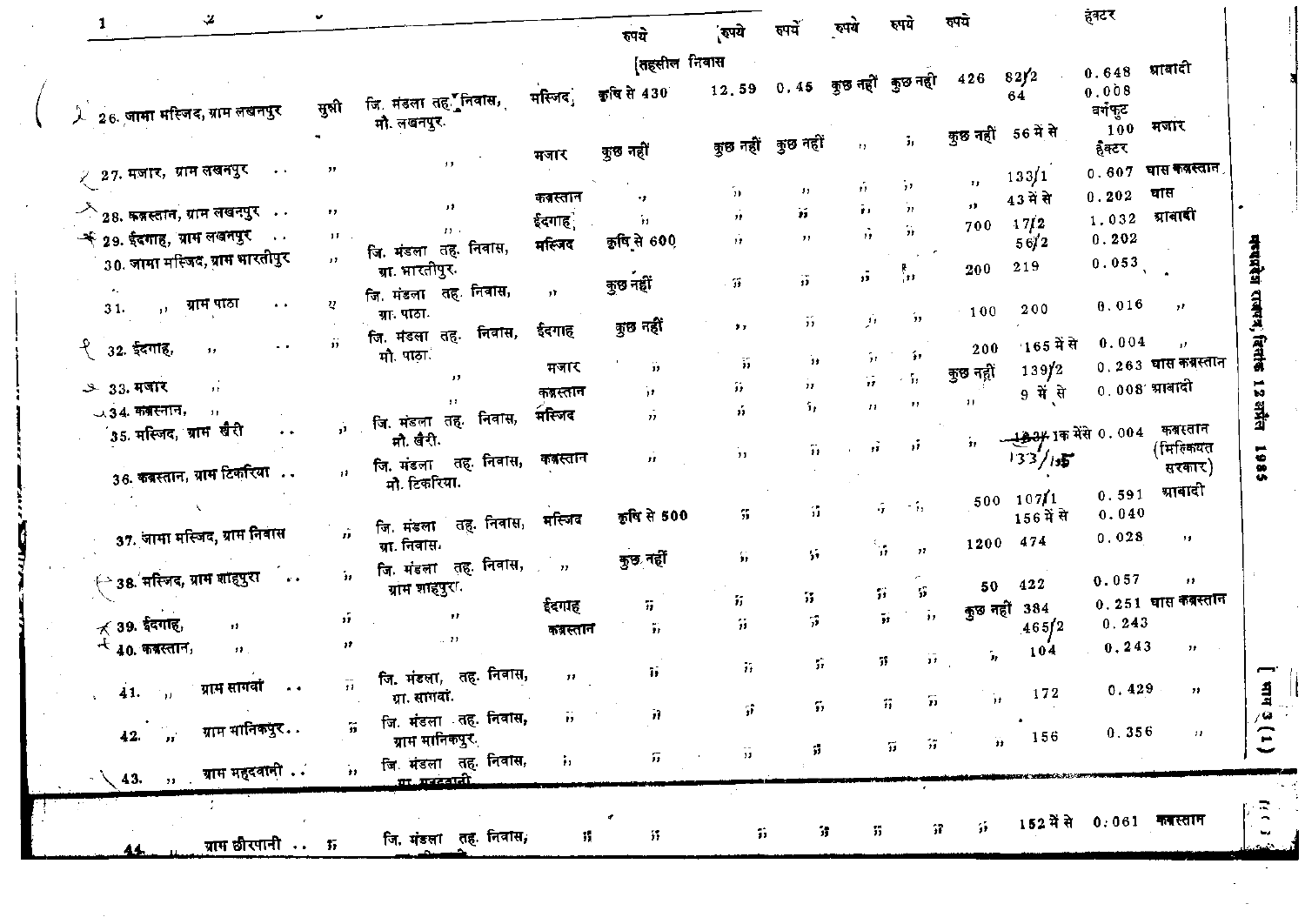|       | 44.   | $\boldsymbol{\eta}$      | याम छीरपानी $\ldots$ ा          |                      |      | जि. मंडला तह. निवास,<br>ग्रा. छीरपानी.                 |              | Ж                              | П                         | 57           | ж   | П                           |                |            | 152 में स           |                          | $0.061$ कमस्तान        |              |
|-------|-------|--------------------------|---------------------------------|----------------------|------|--------------------------------------------------------|--------------|--------------------------------|---------------------------|--------------|-----|-----------------------------|----------------|------------|---------------------|--------------------------|------------------------|--------------|
|       | 45.   | $\boldsymbol{\mu}$       | ग्राम उमरिया माल                |                      |      | जि. मंडला तह निवास,<br>ग्रा. उमरिया माल.               |              | 57                             | ň.                        | 99. L        | 55  | W.                          | 77             | äэ.        | $20$ में से<br>23/2 | 0.048                    |                        |              |
|       | 46.   | $\mathbf{H}$             | ग्राम निवास                     | $\sim$ $\sim$        | - 51 | जि. मंडला तह निवास,<br>ग्रा. निवास.                    |              | ĩî                             | й.                        | 55           | ň.  | 55.                         | ħ.             | ä.         | 97                  | 0.221                    | $\rightarrow$          |              |
|       |       | ग्राम`पाठा.              | 47. इमाम बाड़ा (खुली जगह)       |                      |      | ग्रा. पाठा.                                            |              | जि. मंडला तह. निवास, इमामबाड़ा | 7                         | 'n           | 55. | $\mathcal{L}_{\mathcal{A}}$ | $\pi$          | 50         | 217                 | $0.004$ घास<br>$6 - 041$ |                        |              |
|       |       | सांगवई.                  | 48. मजार, ज्ञानशाह बाबा, ग्राम  |                      |      | जि. मंडला तह निवास, मजार<br>ग्रा. सांगवई.              |              |                                | 57                        | तहसील मण्डला | 挤。  | $\mathbf{r}$                | $\mathbf{r}_1$ | 91.        | 64+ में से          |                          | 0. L+r वाडी (मजार)     |              |
|       |       |                          | 49. कब्रस्तान, ग्राम बम्हनी  ;; |                      |      | जि. मंडला तह. मंडला,<br>ग्रा. बम्हनी. <sub>.</sub>     |              | कबस्तान                        | $\mathcal{G}$             | कुछ महीं     | 'n  | 'n                          | я.             | 55         | 153/3               | 0.607                    | घास कबस्तान            |              |
| 50، ج |       | - 111                    | ग्राम मैंसवाही                  |                      | - 57 | जि. मंडला तह. मंडला,<br>ग्रा. भैंसवाही.                |              | Бì.                            | 5                         |              | Ħ   | 55                          | Ħ              | 200        | 141 में से<br>63/2  | 0,101<br>0.121           | $\dddot{y}$            |              |
| 51.   |       | $\overline{\phantom{a}}$ | ग्राम पिडुरई                    | $\bullet$ $\bullet$  | - 6  | जि. मंडला तह. मंडला,<br>ग्रा. पिडुरई.                  |              | ñ.                             | 抒                         | Ŷ.           | 57. | 'n                          | 77             | क्रुछ नहीं | 147                 | 0.882                    | $\dddot{u}$            | स्यमेश       |
|       | $-62$ | $\hat{\bm{p}}$           | ग्राम जेवनारा                   |                      | - 77 | जि. मंडला तह मंडला,<br>ग्रा. जेवनारा.                  |              | ñ                              | Ħ                         | И            | Ħ   | я                           | Ĥ              |            | 261/7<br>345        | 0.781<br>0.150           | जंगल, घास<br>कब्रस्तान |              |
|       | 53.   | ār.                      | ग्राम इटका                      |                      | - 11 | ग्रा. इटका.                                            |              | जि. मंडला तह मंडला, कुछ नहीं   | JT.                       | 55           | 51  | Ħ                           | г,             | ä          | 49 3में से          | 0, 202                   | कबस्तान                | スキュ          |
|       |       |                          | ग्राम उमरिया                    |                      | - 77 | जि. मंडला, तह.⊣मंडला,<br>ग्रा. उमरिया.                 |              | ñ                              | $\mathcal{A}$             | 锖            |     | ٠,                          | ñ              |            | 51                  | 0.713                    | घास कबस्तान            |              |
|       | ∕55.  |                          | बनियातारा                       | . . <i>3</i> 7       |      | जि. मंडला, तह. मंडला,<br>ग्रा. बनियातारा.              |              | ï.                             | 57                        | ň.           | П   |                             | Ś,             |            | 192<br>193.         | 0.073                    | $0.223$ कबस्तान        | त्रं<br>जन्म |
|       | 56.   | ,,                       | ग्राम मवई                       |                      | - 77 | जि. मंडला तह. मंडला,<br>ग्रा. मवई.                     |              | ñ                              | 31.                       | 57           |     |                             | н              |            | 11/3                | $0.405$ घास              |                        |              |
|       | 57.   | - 77                     | ग्राम मोहगांव                   | 5                    |      | जि. मंडला तह. मंडला,<br>ग्रा. मोहगांव.                 |              | $\mathcal{V}^{\times}$         | л                         | Л            | Я   |                             | T,             | 57         | 97)⁄1-च             | $0.910 - y$              |                        |              |
|       | 58.   |                          | ग्राम मोहगांव                   |                      | - 55 |                                                        | $\mathbf{H}$ | 55.                            | $\gamma_{\rm f}$          | 务            | 5   | Я.                          | Я              | ïī.        | $81/1 - T$          |                          | $0.182$ कब्रस्तान      |              |
|       | 59.   | Ŧ<br>ï,                  | ग्राम बम्हनी                    | $\ddot{\phantom{1}}$ | - 77 | जि. मंडला, तह. मंडला,                                  |              | $\overline{H}^{-1}$            | 57                        | Я.           | ٦.  |                             | 昻              | 5          | 748/3               | 0.154                    | घास कद्रस्तान          |              |
|       | ╱60.  | ÿ,                       | ग्राम कर्कथा                    | $\cdots$             |      | ग्रा. बम्हनी<br>जि. मंडला तह. मंडला,<br>ग्रा. कर्क या. |              | 77.                            | 77                        | П            | 57  | 71                          | ¥              | ï.         | 304/2               | 0.081                    | घास                    |              |
|       | 61.   |                          | ग्राम मौचा                      |                      | ٦.   | जि. मंडला तह. मंडला, '<br>ग्रा. मौचा.                  |              | - 55                           | $\mathbf{r}_{\mathrm{F}}$ | 51           | T.  | 륣                           | 轩              |            | 75                  | 0.202                    | 73                     |              |
|       | 62    |                          | ग्राम ग्वारा                    |                      | П    | जि. मंडला, तह. मंडला,<br>ग्रा. ग्वारो.                 |              | 55                             | 47                        | 5            | П   | 5                           | 57             | Ħ          | 128                 | 0.227                    | $\mathbf{r}$           |              |
|       | 83.   |                          | ग्राम महाराजपुर                 |                      | . ภ  | जि. मडला तह. मंडला,<br>ग्रा. महाराजपुर.                |              | ij.                            | Ħ                         |              | Я   |                             | 57             |            | 203                 | 0.397                    | घास कब्रस्तान          | $\bullet$    |

 $\mathbf{r}$ **ASSEMBLY LEAVED AT EXAMPLE AT EXAMPLE A**  $\mathbf{v} = \mathbf{v} \mathbf{v} + \mathbf{v} \mathbf{v}$ **ACTES**  $-$ 

मध्यप्रदेश राज्यम, दिनांक 12 अप्रेल 1985 Um Van<sup>el C</sup>

 $\overline{\omega}$ 

 $167$  $\sim$ 

أنسسا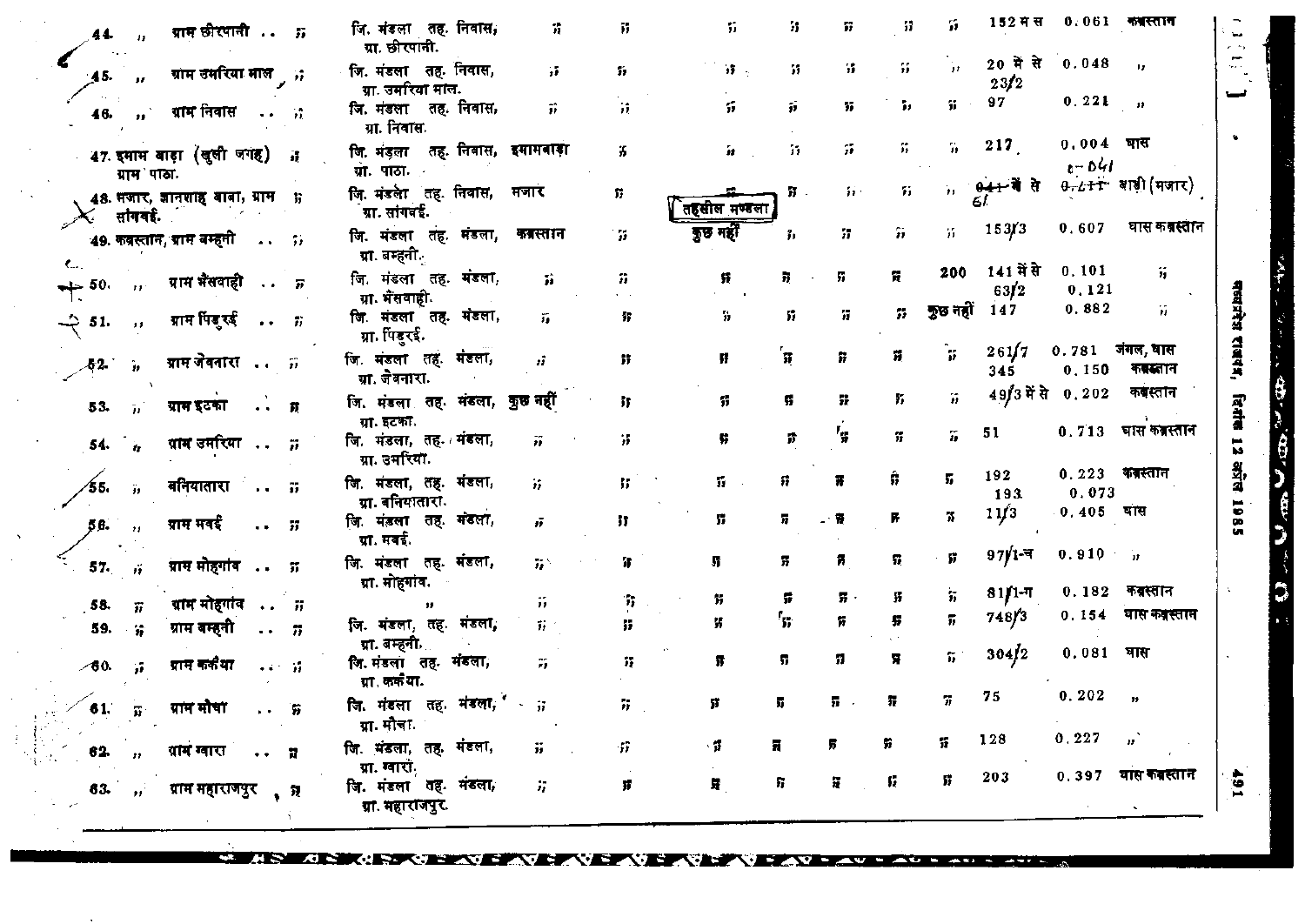| 1 | $\mathbf{2}$                                        |                      | $\bullet$  |                                                    | 5.                  | 8          | 7-7                         | 7-TT            | 7-M                      | 74 T                               | 8                        | 9-ए                   | 9-बी           | 9 सी                        |                            |
|---|-----------------------------------------------------|----------------------|------------|----------------------------------------------------|---------------------|------------|-----------------------------|-----------------|--------------------------|------------------------------------|--------------------------|-----------------------|----------------|-----------------------------|----------------------------|
|   |                                                     |                      |            | 77114.211                                          |                     | रपये.      | पये.                        | वपय.            | रुपये.                   | रुपये.                             | रुपये.                   |                       | हैक्टर.        |                             | 492                        |
|   | 64. कनस्तान, ग्राम पोड़ी.                           |                      | सुन्नी.    | जिला मण्डला, तेह. मण्डला, कन्नस्तान<br>ग्राम पोडी. |                     | কুত নহাঁ   | कुछ नहीं                    |                 |                          | कुछ नहीं कुछ नहीं कुछ नहीं कुछनहीं |                          | 206/2                 | 0.186          | घास                         |                            |
|   | $\swarrow$ 65 $\cdot$ कबस्तान,याम कुटेली            |                      |            | जिला मण्डला, तेह. मण्डला,<br>ग्राम कुटेली.         | W                   | π.         | 35.                         | 77              | 笄                        | 'n.                                |                          | 238/2<br>$125 \times$ | 0.283<br>0.242 | कंब्रस्तान.<br>$\mathbf{r}$ |                            |
|   | 66 कडल्तान,ग्राम मंजानिया                           |                      | 55.        | जिला मण्डला, तेह. मण्डला,<br>ग्राम ग्रंजानिया.     |                     | 55         | ïï.                         | ;;              | ;;                       | 77                                 | 57                       | 1014                  | $0.263$ घास.   |                             |                            |
|   | 67. कब्रस्तान, ब्राम करंजिया मा                     |                      |            | जिला मण्डला, तेह. मण्डला,<br>ग्राम करांजिया मा.    | 55.                 | 55         | $\mathcal{L}_{\mathcal{A}}$ | 55              | 77                       | $\mathcal{V}$                      | $\tilde{\boldsymbol{H}}$ | 15/2                  | $0.648$ धास.   |                             |                            |
|   | ,68- कब्रस्तान, ग्राम बिख्याि.                      |                      | 55.        | जिला मण्डला, तेहः मण्डला,<br>ग्राम बिछिया.         |                     | 77         | $\widehat{H}$               | 77              | $\ddot{H}$               | Ħ.                                 | 55                       | 38/2                  |                | 0.283 घास कब्रस्तान.        |                            |
|   | 69. कन्नस्तान, ग्राम जैतपुरी                        |                      |            | जिला मण्डला, तेह. मण्डला,<br>ग्राम जैतपुरी.        | 53                  | 77         | 55                          | 77              | Ħ                        | 55.                                | 55.                      | 190f6                 | 0.405          | $\mathbf{1}$                |                            |
|   | 70. कब्रस्तान, ग्राम लूरी                           | $\bullet$ $\bullet$  | 55         | जिला मण्डला, तेह. मण्डला,<br>गाम लूरी.             | $\mathbf{r}$        | 冨          | $\ddot{\phantom{1}}$        | 57              | π                        | 55                                 | 55                       | 81                    | 0.219          | $\overline{11}$             |                            |
|   | $\acute{\textbf{7}}$ 1 $\cdot$ कबस्तान, ग्राम पखवार | $\ddot{\phantom{1}}$ | 77         | जिली मण्डला, तेह. मण्डला,<br>ग्राम पञ्जवार.        | 57                  | 11         | 77                          | 77              | Ħ                        | 77.                                | ់ដ                       | 63 14                 | 0.121          | 11 <sup>1</sup>             |                            |
|   | 72 लबस्तान,बाम सोदा                                 |                      | 55         | जिला मण्डला, तेह. मण्डला,<br>ग्राम सोदा.           | 芬                   | 77         | 77                          | ÷.              | 55                       | 77                                 | 55.                      | 64 में से<br>163/2    | 0.061<br>0.154 | $\mathbf{H}$                |                            |
|   | 73- कंब्रस्तान, ग्राम तिहनी                         | $\bullet$ $\bullet$  | $\ddot{ }$ | जिला मण्डला, तेह. मण्डला,<br>ग्राम तिहंनी.         | 55                  | 77         | π                           | 77              | Τ,                       | 55                                 |                          | 5,7/1                 | 0.081          | कबस्तान                     |                            |
|   | ∕∕4. कबस्तान, ग्राम बिनोका                          | $\ddot{\phantom{a}}$ | 55         | जिला मण्डला, तेह. मण्डला,<br>ग्राम बिनोका.         | 57                  | $\ddot{u}$ | 77                          | 37              | $\overline{\mathcal{W}}$ | $\ddot{H}$                         | 55                       | 630                   | $0.538$ घास ,, |                             |                            |
|   | <mark>:-⁄73. कबस्तान, ग्राम विझिया</mark>           | $\bullet$            | 55         | जिला मण्डला, तेह. मण्डला,<br>ग्राम बिसिया.         | $\overline{11}$     | 77         | ő.                          | 11              | 57                       | 55                                 | 55                       | $30 -$                | 4.427          | 'nх                         |                            |
|   | $\!\!\!\!/$ 6.  ईदग्राह, ग्राम नेनपुर               | $\ddot{\phantom{0}}$ | ă.         | जिला मण्डला, तेह. मण्डला,<br>ग्राम नैनपुर:         | ईदगाहू.             | 55         | $\mathcal{L}_{\mathcal{A}}$ | 77              | 55                       | 77                                 | $\overline{\Omega}$      | 507/7                 | 0.202          | ईदगाह.                      | $\bullet$<br>$\bullet$     |
|   | <i>त्र</i> 7.  ईदगाह, ग्राम इटका                    |                      | 77         | जिला मण्डला, तेह. मण्डला,<br>ग्राम इटका.           | $\ddot{\mathbf{r}}$ | 77         | 55                          | 77              | $\overline{\mathbf{1}}$  | 77                                 | 77                       | 57 में से             | 0.081          | П                           |                            |
|   | 78.  मजार,सैम्यद बाबा, ग्राम उमरिया                 |                      |            | जिला मण्डला, तेह. मण्डला,<br>ग्राम उमरिया.         | मजार,               | Я          | 77                          | 57              | 55                       | 5                                  | 57                       | $72/47$ में से 0.004  |                | मजार.                       |                            |
|   | 79. मजार शरीफ पीरबाबा, ग्राम मोहगांव. ,,            |                      |            | जिला मण्डला, तेह. मण्डला,<br>ग्राम मोहगांव.        | 77.                 | 57.        | $\mathbf{r}$                | $\ddot{\pi}$    | $\tilde{n}$              | 77                                 | 'n.                      | 60/3, 71/2,           | 0.004          | ग्रावादी.                   |                            |
|   | 80. मजार, ग्राम मोचा                                |                      | ä          | जिला मण्डला, तेह. मण्डला,<br>ग्राम मोचा.           | $\boldsymbol{\pi}$  | 55.        | 57                          | П               | $\mathcal{V}$            | 57.                                | ä                        | 72 <b>/</b> 5 में से  | 0.012          | मजार                        |                            |
|   | 81. ईदगाह, ग्राम महाराजपुर                          |                      | 55         | जिला मण्डला, तेह. मण्डला,<br>ग्राम महाराजपुर.      | ईदगाह.              | 3          | - 8                         | 57              | 77                       | 55                                 | 55                       | 276                   |                | $0.065$ आबादी.              |                            |
|   | 82. मजार गरीफ चांदशाह दली, ग्राम                    |                      | 55         | जिला मण्डला, तेह. मण्डला,<br>ग्राम पोड़ी.          | मजार                | ж          | ÷,                          | $\tilde{H}$     | 57                       | 57.                                | $\tilde{H}$              | ∄/1 में से            |                | 0.010 मजार पहाड़-           | i<br>I                     |
|   | 83. ईदगाह, ब्राम बिछियां                            |                      | ï.         | जिला मण्डला, तेह. मण्डला,<br>ग्राम बिछियां.        | ईदगाह.              | П          | 77                          | $\ddot{\imath}$ | 77                       | 77                                 | ,,                       | 128 में से            | 0.008          | चट्टान.<br>श्राबादी.        | $\bullet$<br>$\frac{1}{2}$ |

Ķ

**ERTA** 

-44

Ş

**SANG UR** 

ATTACA AT

τ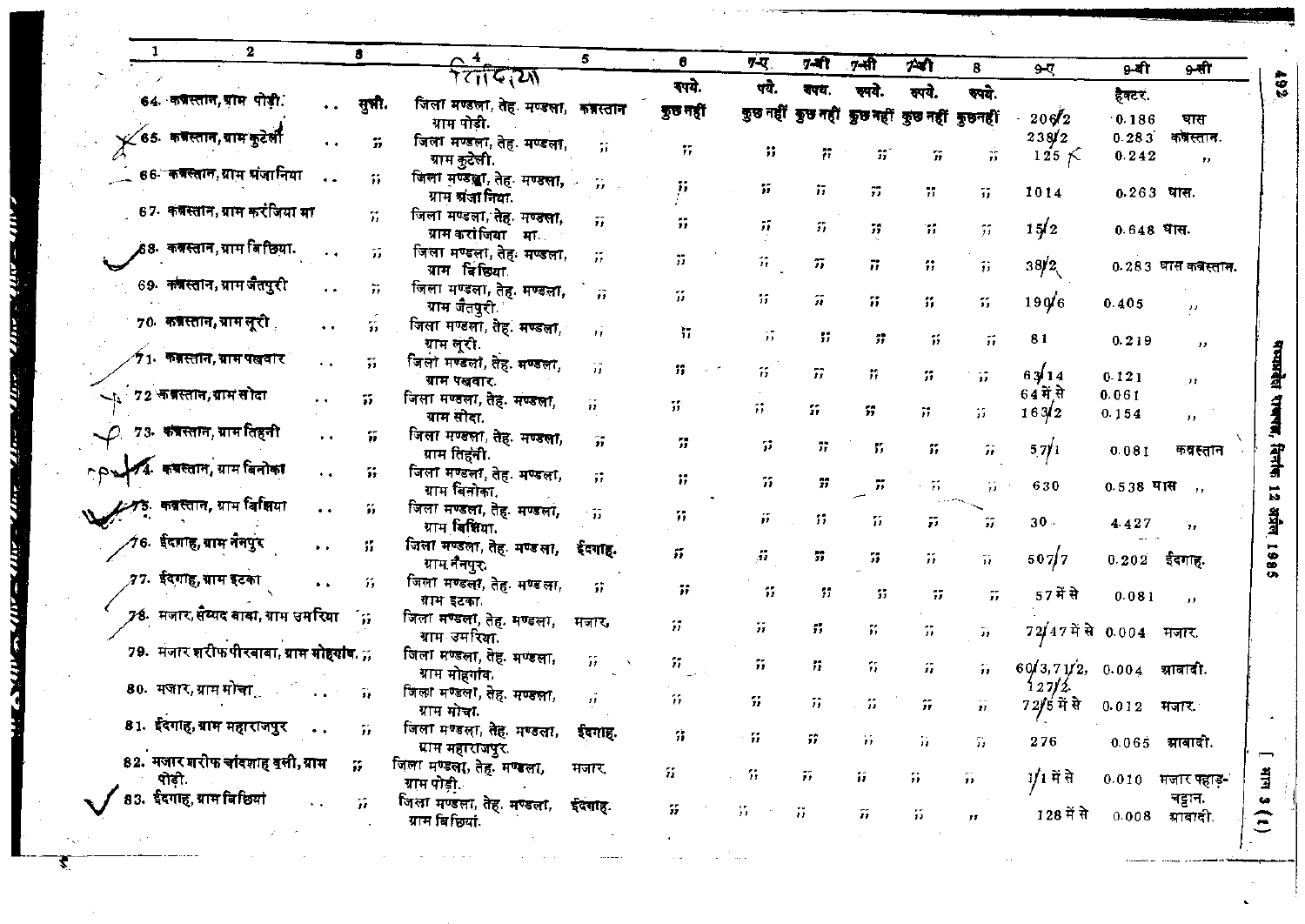|     | <u> अ</u> ⁄4. मकबरा, ग्राम विझिया<br>$\sim$ $\sim$                          | सुन्नी                      | जि. मंडला, तह. मंडला                      |  | मकबरा                                 | कुछ नहीं                        | ÎН.          | 5                           | ü.                | $\ddot{\phantom{1}}$    | 200   | 128 में से 0.081                                                   | प्रावादी                             |
|-----|-----------------------------------------------------------------------------|-----------------------------|-------------------------------------------|--|---------------------------------------|---------------------------------|--------------|-----------------------------|-------------------|-------------------------|-------|--------------------------------------------------------------------|--------------------------------------|
|     | $\propto$ 85. ईदगाह, व कब्रस्तान गाम $\,\,\ldots\,\,$<br>विभिया             |                             | ., ,, ग्राम बिझिया.                       |  | ईदगाह<br>₹<br>कबस्ताव                 | षास बोर ब्राम की<br>फसल से 800. | $\mathbf{H}$ | $\widetilde{H}$             | Tr                | 一蒜                      | 400.  | वर्गफुट<br>शीट नं. 15 34,9297<br>प्लाट नं. 5                       | सरकार जो<br>इतजाम मुतद<br>मान कमेटी. |
|     | % 88 मजार शरीफ, हजरत बावा<br>बंगाली बाह, मुहल्ला लाली-<br>पुरा, नगर मण्डला. | $\vec{H}$                   | जि मंडला, तह मंडला, मजार<br>ग्रा. मंडला.  |  |                                       | कुछ नहीं                        | 7.00         | $\hat{\mathbf{u}}$          | ÿ,                | $\dddot{r}$             | 150   | प्लाट नं. 4<br>1,140<br>289<br>5<br>$6/1$ 4,496<br>शीट नं. 17-(सी) | मजार शरी फ                           |
|     | √87 मजार शरीफ हजरत मिस-<br>कीन शाह (रह.), सिविल<br>वार्ड, मण्डला.           | $\overline{\boldsymbol{H}}$ | $\pmb{\cdot}$                             |  | - 55                                  | $, \, \cdot$                    | 1.00         | ñ                           | ्रमे              | ñ                       | 25    | शीट नं. <b>18</b><br>6,432<br>प्लाट नं. 5                          | मजार                                 |
|     | ≫88 मजार शरीफ, हजरत बाबा<br>मस्तान शाह, गंज बाजार,<br>मंडला.                | Ã.                          | जि. मडला, तह. व नगर<br>मंडला.             |  | $\overline{\mathcal{L}_{\mathbf{r}}}$ |                                 | 1.70         | $\bar{\bm{u}}$              | ŵ                 | $\mathbf{r}_\mathrm{r}$ | 20    | प्लाट नं. 46<br>187<br>शीट नं. 18-डी                               | 77                                   |
|     | √ 89 मजार शरीफ, हजरत बाबा<br>जीवन शाह, म्रामला वार्ड,<br>मंडला.             | $\vec{n}$                   |                                           |  | ñ                                     | $\mathbf{H}$                    | 1.00         | $\vec{u}$                   | $\vec{r}$         | $\widehat{r}_1$         | 20    | प्लाटनं 26/1546<br>28<br>शीट नं. 19-सी                             | $\mathbf{r}$<br>5 <sub>1</sub>       |
|     | , 90 मजार शरीफ हजरत बाबा<br>बरहाना शाह, किला वाई,<br>मंडला.                 | m.                          | 11                                        |  | $\mathbf{r}$                          | $\mathbf{r}$                    | कुछ नहीं     | $\overline{\boldsymbol{n}}$ | W.                | W.                      | 15    | प्लाट नं. 4<br>3,378<br>शीट नं. 21-स                               | $\mathbf{r}_1$                       |
|     | ← 81 मजार शरीफ, हजरत वाबा,<br>जैल घाट, नगर मंडला.                           | $\mathcal{F}$ as            | 11                                        |  | Τï.                                   | 11                              | $\bullet$    | ñ.                          | 77                | $\overline{H}$          | 10    | <i>शी</i> ट नं. 10<br>300<br>प्लाट नं. 7                           | ,,                                   |
|     | <sub>.^</sub> 92 मजार शरीफ, हजरत वाबा<br>सैयद साहब, जिला कचहरी-<br>मंडला.   | Ť,                          | $^{\prime\prime}$                         |  | $n -$                                 | 32                              | Ŵ.           | 'n                          | ŷ,                | $\overline{\mathbf{H}}$ | 10    | शीट नं. 9<br>300<br>प्लाट नंश्रृं\$में से                          | ,,                                   |
|     | ∢ 93 मजार शरीफ हजरत बाबा<br>चुरामन घाट, मंडला.                              | $\mathbf{r}$                | 11                                        |  | ñ                                     | Ħ.                              |              | $\mathbf{H}$                | $\overline{\eta}$ | n,                      | 5     | 185 में से<br>400<br>शोटन. 24-ग्र                                  | $\mathbf{r}_{\mathbf{r}}$            |
|     | + 94 इमाम बाड़ा (खुली जगह),<br>नर्मदागंज वार्ड, मंडला.                      | 73                          | $\mathbf{r}$                              |  | इमामबाडा                              | $\bullet$                       | 1.00         | ,,                          | $\tilde{n}$       |                         |       | कुछ नहीं शीटनं 25<br>877<br>प्लाट नं. 54                           | इमामबाडा                             |
|     | ∔ 95 इमाम बाड़ा, कोष्टा मोहल्ला,<br>मंडला.                                  | शिया                        | $\mathbf{1}$                              |  | 靠                                     | एक मकान के<br>किदाये से 3600    | 10.85        | 5,                          | 57 -              | 77                      | 698   | शीट नं. 24-ग्र<br>868<br>प्लाट नं. 48                              | 24.                                  |
|     | 96. मस्जिद, ग्राम बम्हनी                                                    | सुन्नी                      | षि मंडला, तह, मंडला,<br>ग्ना. बम्हनी.     |  | मस्जिद                                | कृषि से 6000                    | 8.75         | $\overline{\mathbf{H}}$     | 57                | H.                      | 600   | हेक्टर<br>ख. नं. 120<br>3.586<br>189 में से<br>0.081               | माबादी                               |
| 97. | माम भेंसवाही                                                                | $\mathbf{H}$                | जि. मंडला, तह, मंडला,<br>'ग्रा. भेँसवाही. |  | ĴУ.                                   | कृषि से 2,000                   | 24.00        | $\tilde{n}$ .               | ñ.                | 弄                       | 2,000 | 429 में से<br>1.356<br>37<br>83                                    | 0.012<br>,,                          |
|     |                                                                             |                             |                                           |  |                                       |                                 |              |                             |                   |                         |       | 5.689<br>140<br>0.833<br>$210^{\circ}$<br>2.971                    |                                      |

٠F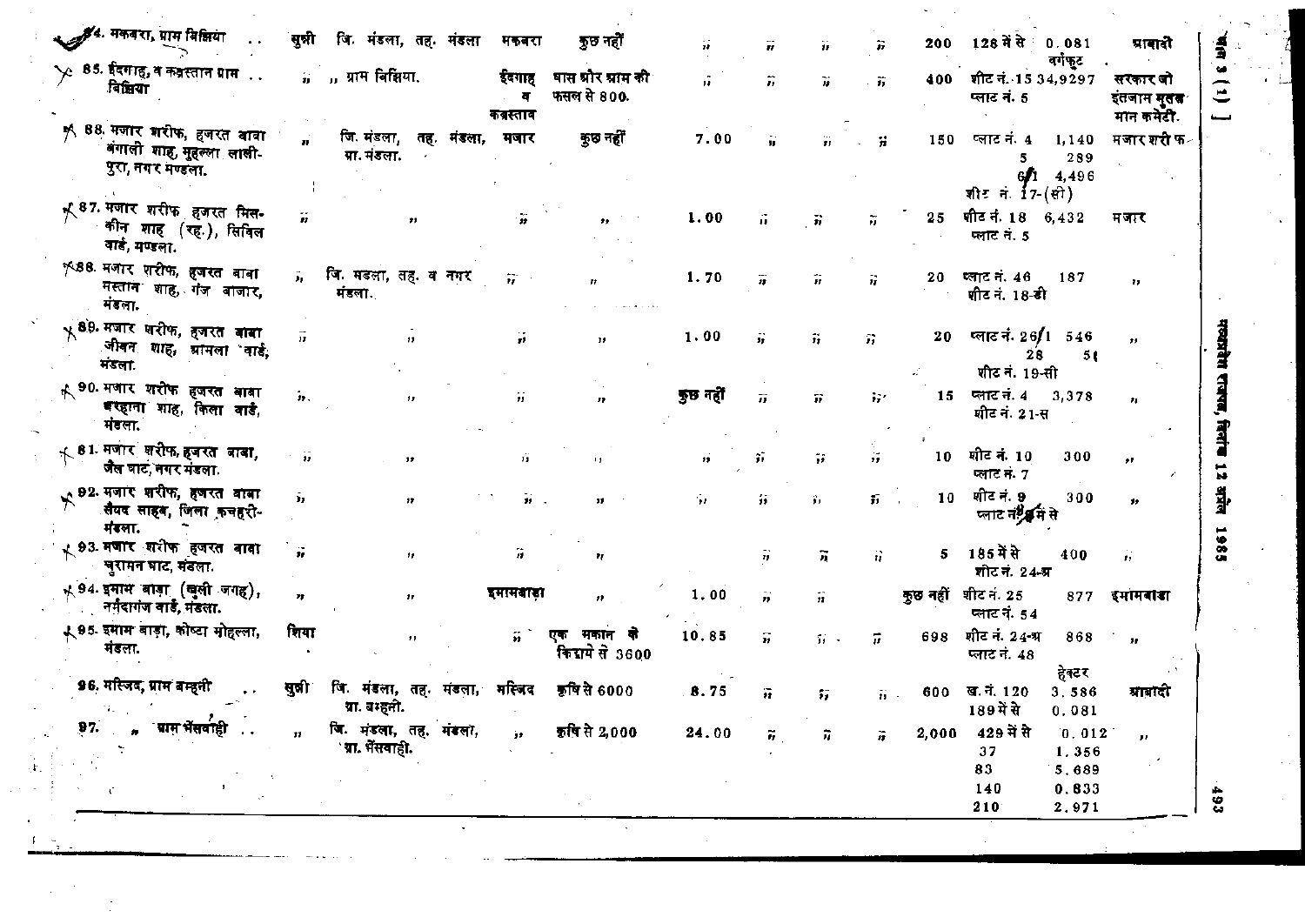| J. |                                                      | $\mathbf{z}$ |              |                    | 4                                            |                         | Б                    | 6                                                  |          | 7-ए                      | 7-बी                                      | 7-सी                           | 7-डो                    | 8           | $9 - T$                                                               | 9-बी                               | 9-सी               |
|----|------------------------------------------------------|--------------|--------------|--------------------|----------------------------------------------|-------------------------|----------------------|----------------------------------------------------|----------|--------------------------|-------------------------------------------|--------------------------------|-------------------------|-------------|-----------------------------------------------------------------------|------------------------------------|--------------------|
|    |                                                      |              |              |                    |                                              |                         |                      | ु रुपये                                            |          | रुपये                    | रुपये                                     | रुपये                          | रुपये                   | रुपये       |                                                                       | हेक्टर                             |                    |
|    | 98. मस्जिद, ग्राम महाराजपुर                          |              |              | सुत्री             | जि. मंडला, तह. मंडला,<br>ग्ना. महाराजपुर.    |                         | मस्जिद               | कृषि से 150,<br>सामग्री के किराये<br><b>रो</b> 20. |          |                          | 10.00 कुछ नहीं कुछ नहीं कुछ नहीं 1,400    |                                |                         |             | 267/1<br>225 में से                                                   | 2.023<br>0.032<br>0.073            | म्रावादी<br>मस्जिद |
|    |                                                      |              |              |                    |                                              |                         |                      | प्लाटों के किराये<br>से 96.                        |          |                          |                                           |                                |                         |             |                                                                       | वर्ग फु.                           |                    |
|    | ( ●9. जामा<br>मोहल्ला, मंडला.                        | मस्जिद,      | कचहरी        | ri.                | जि. मंडला, तह. मंडला,<br>नगर मंडला.          |                         | $\pmb{\mathfrak{p}}$ | बर्तनों के किराये<br>से 340.                       |          | 96.00                    |                                           | 71                             |                         | 2,570       | शीट नं. 19<br>प्लाट नं. <sup>{17</sup><br>18                          | 5556<br>153                        | मस्त्रि            |
|    |                                                      |              |              |                    |                                              |                         |                      | मकान व दुकानी<br>के किराये से<br>4,980.            |          |                          |                                           |                                |                         |             | शी. नं. 19-श्र 2230<br>. प्ला. नं.  20/2<br>शीनं 19-श्र <i>ि</i> 3945 |                                    |                    |
|    |                                                      |              |              |                    |                                              |                         |                      |                                                    |          |                          |                                           |                                |                         |             | प्ला. नं. 11 में से.<br>शी. नं. 18-डी 4620<br>प्ला. नं. 31.           |                                    |                    |
|    | √ 100. मस्जिद, शैरवानी, किला वार्ड,                  |              |              | 33                 | Ħ                                            |                         | 12                   | एक मकान<br>किराये से 360.                          | 看        |                          | 9.90 53.10                                | ij                             | ä.                      | 1,000<br>₩Ņ | शी. नं. 20-स<br>प्ला. नं. 322.                                        | 1711                               | 38                 |
|    | मंडला.<br>⊀्र101. मस्जिद, मस्ते खां, ⊣र्मदा गंज, ्र, |              |              |                    | 11                                           |                         | ÿ,                   | कुछ नहीं                                           |          |                          | 11.75 कुछ नहीं                            | $\widetilde{\boldsymbol{r}}_t$ | 33                      | 192         | शी.नं. 20-सी<br>प्ला.नं. 350.                                         | 6475                               | $^{\ast}$          |
|    | मंडला                                                |              |              |                    |                                              |                         |                      |                                                    |          |                          |                                           |                                |                         |             | <b>शो.नं. 20-सी</b><br>ष्त्रा.नं. 351.                                | 238                                |                    |
|    |                                                      |              |              |                    |                                              |                         |                      |                                                    |          |                          |                                           |                                |                         |             | शी.नं. 25-प्र                                                         | 1200                               |                    |
|    |                                                      |              |              |                    |                                              |                         |                      |                                                    |          |                          |                                           |                                |                         |             | ष्त्रा.नं. 70.<br>ग्नो.नं. 19-सी<br>ष्ता. नं. 6512                    | 1429                               |                    |
|    |                                                      |              |              |                    |                                              |                         |                      |                                                    |          |                          |                                           |                                |                         |             | 78.<br>$67$ में से                                                    | 0.028                              | ग्राबादी           |
|    | 102. मस्जिद, ग्राम पिडराई                            |              | $\mathbf{r}$ | $\mathbf{r}_T$     | जि. मंडला, तह. मंडला, मस्जिद<br>्या. पिडराई. |                         |                      | कुछ नहीं                                           |          |                          | कुछ नहीं कुछ नहीं कुछ नहीं कुछ नहीं 2,000 |                                |                         |             |                                                                       |                                    |                    |
|    | 103. मस्जिद मय मदरसा, ग्राम<br>नैनपुर.               |              |              | ï.                 | जि. मंडला, तह. मंडला,<br>या. नैनपुर.         |                         | मस्जिद               | 2 मकानों<br>व मदरसा. किराये<br>4,536               | के<br>ਵੇ | ÷,                       | Ŷ.                                        | n.                             | n.                      | 3,000       | 344 में से<br>342/4<br>394/18                                         | 0.081<br>0.024<br>0.008            | $\mathbf{r}$       |
|    | 104. छोटी मस्जिद, ग्राम इटका                         |              |              | $\boldsymbol{\pi}$ | जि. मंडला, तह. मंडला,<br>ग्रा. इटका.         |                         | मस्जिद               | 5 दुकानों<br>किराये<br>1260.                       | के       | л                        | 73                                        | n.                             | $\overline{\mathbf{a}}$ | 1,000       | 13                                                                    | 0.174                              | $\boldsymbol{\mu}$ |
|    | 105. मस्जिद, ग्राम मोहगांव                           |              |              | - 11               | जि. मंडला, तह, मंडला,<br>ग्रा. मोहगांव.      |                         |                      | कुछ नहीं                                           |          | $\widetilde{\mathbf{H}}$ | $\tilde{\boldsymbol{u}}$                  | ñ                              | Ŧ.                      | 500         | 70/1 में से 0.020 मस्जिद                                              |                                    |                    |
|    | 108. मस्जिद प्राम बमहनी                              |              |              |                    | जि. मंडला, तह. मंडला,<br>ग्रा. बमहनी.        |                         |                      | एक मकान के<br>किराये                               | से       | 3. 第                     | őř.                                       | ñ                              | $\vec{p}$               | 2,500       | 277 में से                                                            | 0.008<br>279 में से 0.012 ग्राबादी | रास्ता             |
|    |                                                      |              |              |                    |                                              | $\sigma_{\rm{max}}$ and |                      | 1,200.                                             |          |                          |                                           |                                |                         |             |                                                                       |                                    |                    |
|    | <u>LAN Where, and extre</u>                          |              |              |                    | <u>जि मंत्रला, तेव, संहला, </u>              |                         |                      | . See<br><u>कछ नहीं </u>                           |          |                          |                                           |                                |                         |             | 500 995                                                               | $0.061$ आबादी                      |                    |

Ŀ

I ۱.

Е П

f П

**iy** 

 $\mathbf{A}$ 

**TOP VAR** 

**Feb** 

मञ्जलेख राजपत, सिनीस 12 अप्रैल 1985

 $(1) 3 (1)$ 

 $\mathcal{L}$ 

 $\frac{4}{3}$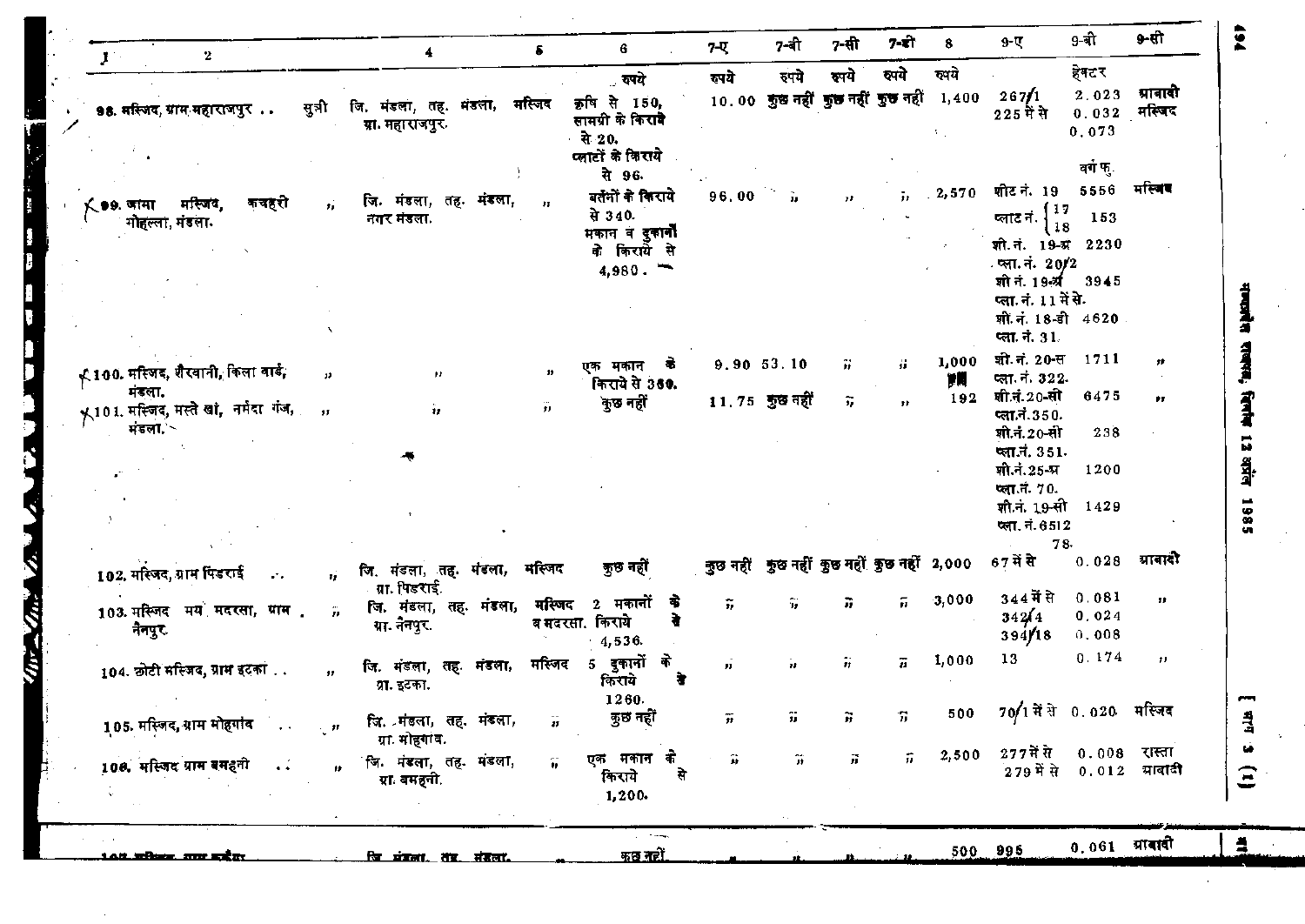|              |         | 107 मेरिजब प्राम नकेया<br>108. मईंट्रमश्चिमध, कोष्टा मोहल्ल, |                      |  | ीज मंडला, तह, मंडला,<br>ग्रा. कर्कया.<br>जि. मंडला, तह. मंडला,<br>नगर मंडला. |  | मस्जिद | कुछ नहीं<br>कुछ नहीं |   | $\begin{bmatrix} 0.36 & 14.45 & 6.72 \end{bmatrix}$ |      |     | , ,,<br>$\sim 10$            | 120                     | ,,                               | प्ला. नं. 73<br>64<br>26                                                     | शी.नं.≧ 24 2671 व.फु मस्जिद<br>$1608$ $\mu$<br>1004 n |                               | 도      |
|--------------|---------|--------------------------------------------------------------|----------------------|--|------------------------------------------------------------------------------|--|--------|----------------------|---|-----------------------------------------------------|------|-----|------------------------------|-------------------------|----------------------------------|------------------------------------------------------------------------------|-------------------------------------------------------|-------------------------------|--------|
|              |         | 09. मज़ोरिक्का महत्त्वा कुलवाड़ी,<br>नगर                     |                      |  |                                                                              |  | मजारात |                      |   | <b>कुछ नहीं कुछ नहीं कुछ न</b> हीं कुछ नही          |      |     |                              | 200                     | <b>शी.नं. 20</b>                 | प्ला.मं. 16/1<br>शी.नं.23-र्षी<br>प्ला.नं. 36<br>शी.नं.23-डी<br>व्हा.नं.3911 | $-380n$<br>400;<br>$0.004$ सजार                       | $264^{\circ}$ , मजारात        |        |
| Ñ            | 110. मज |                                                              |                      |  | जि. मंडला, तह, मंडला,<br>या. मर्बा.                                          |  | मजार   |                      |   |                                                     |      |     |                              | , कुछ नहीं 108/9 में से |                                  |                                                                              |                                                       |                               |        |
| <b>SERVE</b> |         |                                                              |                      |  |                                                                              |  |        |                      |   |                                                     |      |     |                              |                         |                                  |                                                                              | [हस्ता.]                                              |                               |        |
| Ş            |         |                                                              |                      |  |                                                                              |  |        |                      |   |                                                     |      |     |                              |                         |                                  |                                                                              |                                                       |                               |        |
| فتوابع       |         |                                                              |                      |  |                                                                              |  |        |                      |   |                                                     |      |     |                              |                         |                                  |                                                                              |                                                       |                               |        |
| ふくご くちょ      |         |                                                              |                      |  |                                                                              |  |        |                      |   |                                                     |      |     |                              |                         |                                  |                                                                              |                                                       |                               |        |
| <b>E</b>     |         |                                                              |                      |  |                                                                              |  |        |                      |   |                                                     |      |     |                              |                         |                                  |                                                                              |                                                       |                               |        |
|              |         | 医乳肉                                                          | <b>WR7175</b><br>小田市 |  |                                                                              |  |        |                      |   | $\mathcal{O}^{\mathcal{A}}$                         |      |     | न्नो                         |                         | এ                                |                                                                              | $\frac{9}{4}$                                         | Ŵ<br>$\ddot{\mathbf{r}}$<br>Å | 큏      |
|              |         |                                                              | ರ                    |  | $\mathcal{M}^{\prime}$                                                       |  |        |                      | ñ | $\sim$<br>$\sim$ and<br>ij.<br>킣                    | बुंध | 387 | $\frac{44}{3}$<br>रोजार<br>ज |                         | कि फ़ार्टी छड़<br>पूर्ण के बांबद | हे भूंकी फलांम<br>6ri s Arafir                                               | <b>DIE firecter</b>                                   | $\sim$ $-$ 4                  | 415144 |

 $\frac{1}{2}$ 

 $\frac{1}{\sqrt{2}}$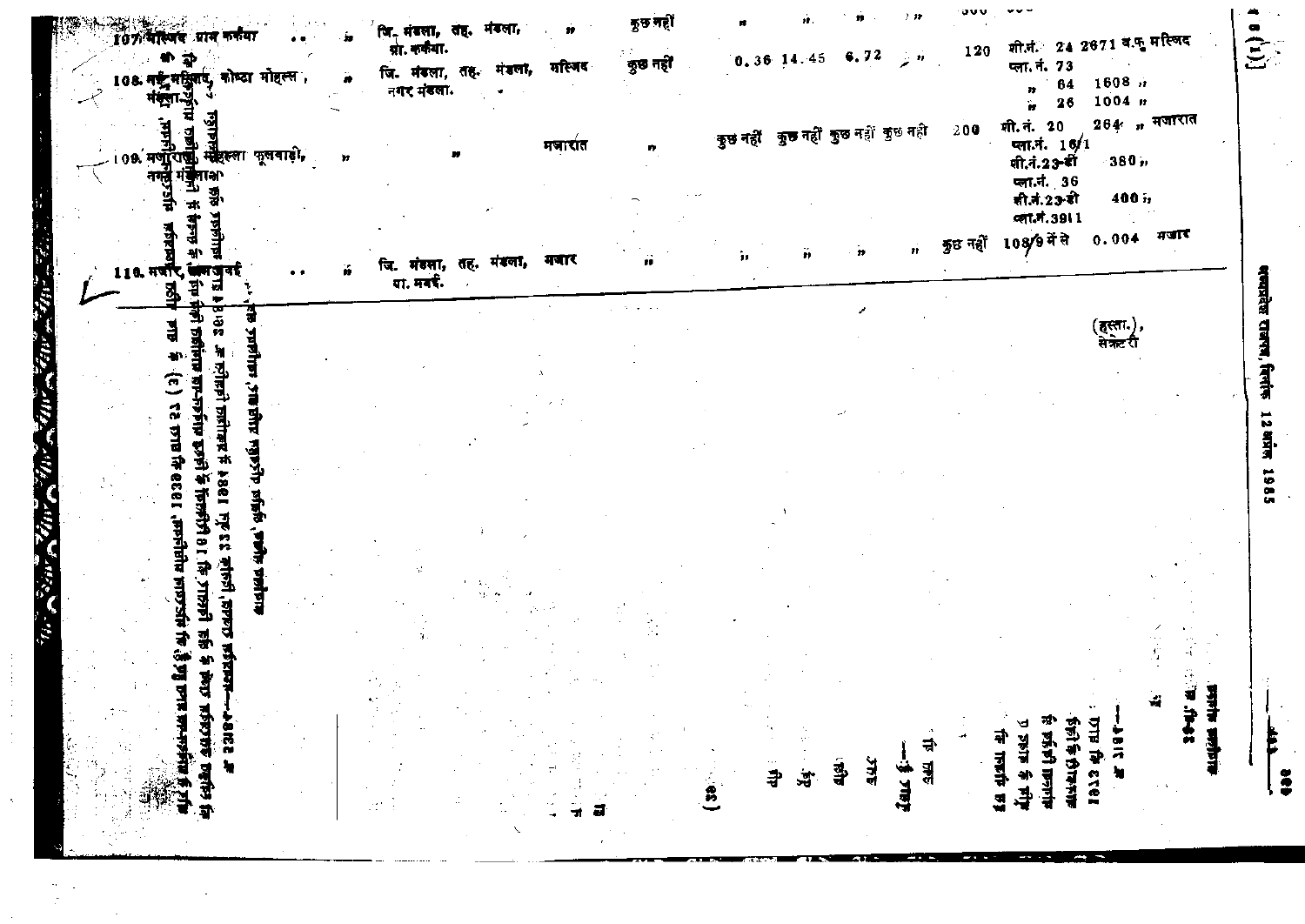मन्धप्रदेश राज्यपत्र, दिनाक 12 अप्रैल 1985

त्यानीय संस्थाक्षां की सूचनार्थे

 $[472, 412]$ 

कार्यालय मांगस्या विशेष क्षेत्र विकास प्राधिकरण, इन्दोर 38-वी. वार्षिण कॉम्पलेक्स, ए. बी. रोड, इन्टोर

स्वौर, दिनांक 30 नवम्बर 1984

7184- मध्यप्रदेश नगर तथा ग्राम निवेश अधिनियम, 1973 की घारा 50 की उपघारा (2) के बर्धात सर्व-साधारण की जानकारी के लिये एतद्द्दारा यह प्रकाशित एवं वोषित किया जाता है कि मांगल्या विक्षेष झेत्र विकास प्राधिकरण, इन्दौर निम्म क्षेत्र से संबंधित भूमि के बांबद एक नगर विकास योजना बनाने का साशय रखता है, इस मौजना को योजना कमांक (2) नाम दिया गया है. Ķ

योजना कप्रांक (2) के क्षेत्र का विवरण

उक्त योजना में लिये जानेवाले क्षेत्र की चतुःसीमा निम्ना" गुसार है:-

उत्तर.—स्थित देव गुराड़िया,नेमावर मार्ग,

दक्षिण.---सेस्टर मार्ग,

पूर्व---विकास योजना में उपवर्षित रिंग रोड नम्बर 2,

विकास योजना में उपदर्शित रिंग रोड नम्बर 1 तथा सेक्टर मार्ग. परिचम. —

 $(298 - 1)$ 

गी. डी. अप्रवास, भ्रध्यक्ष.

कार्यालय मगरपालिका परिवद्, महुगांव, जिला इन्हीर

इन्दौर षिले की महुगांव नगरपालिका के निर्वासियों को एतद्-सचित किया बाता है कि नगरपालिका परिषद, मध्यप्रदेश नगरपालिका मधिनियम 1961 ( कर्माक 37,सन् 1961) को धारा को सबीन उक्क नगर उन व्यक्तियों का वर्ष या संपत्ति का विवरण जित पर कर लगाता पालिका के सम्पूर्ण खेत में प्रकाश-कर मारोपित करना चाहती है कर की दर या रका इसमें 127 की उपबारा (1) के बण्ड ( चीरह) प्रताबित है बारोपित किये जानेगाले E

निखित भपनी भापति भीतर क दिनांक से तीस दिन को г.<br>Б

प्रस्तावित कर के संबंध में धापति करनेवाला नगरपालिका का र्णोई भी निवासी इस सूचना के ( मध्यप्रदेश राजपत्र ) में प्रकाशित

 $\widehat{E}$ 

 $10.00$ ऐसी प्रत्येक इमारत जिसका वार्षिक भाड़ा मूल्य रुपये 144 से अधिक किन्तु 480 से मजिक न हो.

 $\ddot{ }$ 

 $\widehat{\mathbf{c}}$ 

मूल्य 480 से ऊपर मजिक न हो.

ऐसी प्रत्येक इमारत जिसका वार्षिक भाड़ा

 $\ddot{z}$ 

 $\frac{1}{2}$ 

क 53।84——मध्यप्रदेश राजपत, दिनांक 22 जून 1984 में प्रकाशित विज्ञप्ति क. 26।84 द्वारा ग्वातियर क्षेत्र के मालवाहन स्वाप्नियों

कार्यालय सचिव, जेब्रोम परिवहन प्राधिकार, ग्वासियर जेत्र, ग्वासियर

प्रान्य धूषनाएँ

 $\mathbb{Z}^3$ 

 $\frac{1}{2}$ 

को स्वीइल उत्तरप्रदेश राज्य के झेत विस्लार की 16 रिक्तियों के विरुद्ध मावेदन-पत्न मामंत्रित गये मे, के सत्यर्ग में निम्मलिखित मावेदकों की

म्रोर से मावेदन-पत्न प्राप्त हुए हैं, जो मोटरयान मधिनियम, 1939 को धारा 57 (3) के साथ पठित मध्यप्रदेश मोटरसान नियम, 1974

œ

*<u>All And And And And</u>* 

**Anti-**

And American American

पूका सगरपालिका प्राधिकारी

 $(323 - 1)$ 

शान्तिलाल होगड़,

15.00

ग्रंसल प्रस्ताकों में निर्वारित की गई है.

महूगांव, दिनांक 28 मई 1984 ीहरू<br>क नगरपालिका परिषद्, महूगांव सम्पूर्ण नगरपालिका

it. की धारा 127की उपघारा ( 1) के खप्छ ( चौदह) के ग्रष्टीन प्रकास-मध्यप्रदेश नगरपालिका अधिनियम 1961 ( कर्माकं 37,सन् 1961) कर प्रारोपित करने के लिये यह संकल्प पारित करती है प्रस्तावित कर की दर का भी मनुमोदन करती है.

ऐसे किसी भवन के मामले में जो विद्युत् प्रकाशित सड़क पर स्थित

में मुख्य नगरपालिका अधिकारी, महूगांव को प्रस्तुत कर सकेगा जिन

हो भयवा विद्युत प्रकाशित सड़क पर स्थित न हो किन्तु ओ विद्युत् बल्न लगे हों विद्युत् खम्बे से 1 सो मीटर जे भीतर स्थित हो, दर नीचे लिखे उल्लेखित किये मये मनुसार होगा :--

प्रकाश-कर की<br>दर प्रति वर्षे

m,

 $\mathbf{\tilde{N}}$ 

Н

Ē

(1) ऐसी प्रत्येक इमारत जिसका वार्षिक भाड़ा

री हो।

 $\ddot{\bullet}$ 

पर नगरपालिका परिषद्, महूर्गाव द्वारा विचार किया जावेगा. संकल्प

**THILE** 110

सारणी

विवरण

 $\frac{1}{2}$ 

5.00 वापिक कर से मुक्त मूल्य 120,00 स्पर्यं से प्राप्तिक न हो. मूल्य रुपये 120 से म्रांबिक किन्तु 144 ऐसी प्रत्येक इमारत जिसका वार्षिक भाड़ा

 $\hat{a}$ 

तक से प्रांतक न हो.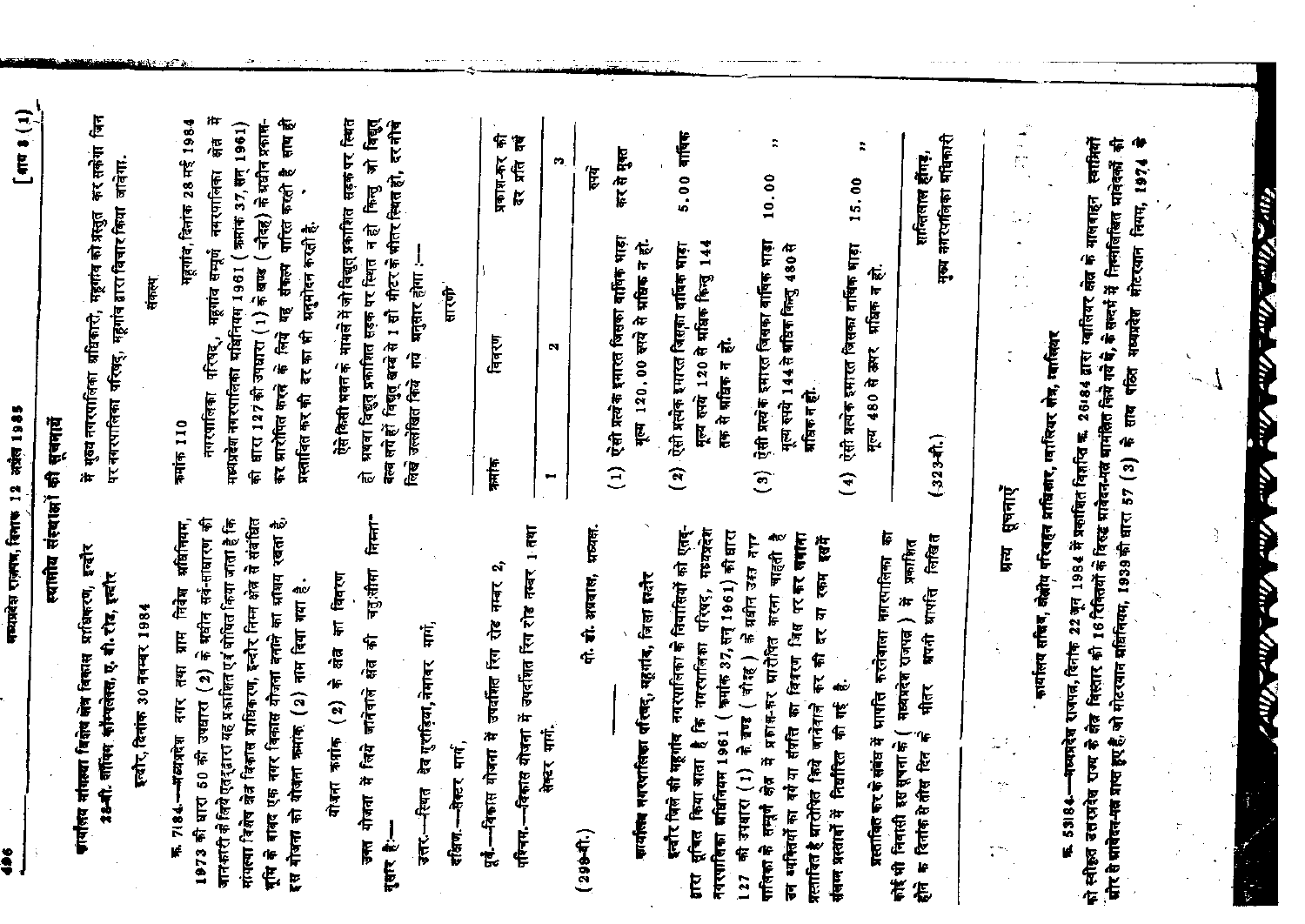### माथ्**३ (1)]**

497

|              | কৰ্দাৰূ<br>मावेदक का नाम व पता                                                                                          | वाहन कमांक  | म्रवाय | मार्ग प्रथवा<br>रीजन       | रिमार्क                                                                                                                       |
|--------------|-------------------------------------------------------------------------------------------------------------------------|-------------|--------|----------------------------|-------------------------------------------------------------------------------------------------------------------------------|
| $\mathbf{1}$ | 2                                                                                                                       | $\bf{3}$    | 4      | 5.                         | 6                                                                                                                             |
|              | 1. बन्द्रसेन गुप्ता पुत्र रामेश्वरदयाल गुप्ता, सीपीडब्ल्यू 7428<br>एम.माई.जी. 56, दर्पण कॉलोनी, ठाटी-<br>पुर, ग्वालियर. |             | 5 वर्ष | उत्तरप्रदेश<br>राज्य हेतू. | उत्तरप्रदेश राज्य के क्षेत्र विस्तार हेतु मावेदन-पत्न.                                                                        |
|              | 2. श्री ग्रनिल कुमार गाहूजा पुत्र रोशनलाल<br>भाहूजा, फूट एम्ड वैजिटेबल मर्जेन्ट, डबरा.                                  | 7556<br>Ω,  | 99     | 5.97                       | स्याई परमिट ऋमांक पीपीयूसी 425183-84,<br>म्यादी 29-3-89 में उत्तरप्रदेश राज्य के क्षेत्र<br>विस्तार हेतु ग्रावेदन-पत्न.       |
|              | 3. पदमचन्द जैन पुत्र श्री बाबूलाल जैन, मोदी सीपीजी<br>गुड्स ट्रांसपोर्ट कं., रोशनीघर, लश्कर.                            | 9642        | ,,     | $\mathbf{H}$               | .स्थाई परमिट कर्माक पीपीयूसी <sub>.</sub> 278।83, म्यादी<br>10-1-88 में उ. प्र. राज्य के क्षेत्र विस्तार हेतु<br>मावेदन-पत्न. |
|              | 4. जरनैलसिंह पुत्र प्यारासिंह, बार्ड नं. 11, सीपीडब्ल्यू 7643<br>डवरा, जिला ग्वालियर.                                   |             | .77    | Þ.                         | स्याई पीपीयूसी परमिट कमांक 424183-84<br>म्यादी 29-3-89 में उ. प्र. राज्य के क्षेत्र विस्तार<br>हेतु म्रावेदन-पत्न.            |
|              | 5. मोतीलाल बलवानी पुत्र ठाकुरदास वल- सीपीक्यू<br>बानी, जंगीपुरा, डवरा, जिला ग्वालियर.                                   | 6156        | ,, ,   | 11                         | स्याई परमिट पीपीयूसी कर्माक 15184, म्यादी<br>19-6-89 में उ. प्र. राज्य के क्षेत्र विस्तार हुतु<br>मावेदन-पन्न.                |
|              | 6. रतिराम राजपूत पुत्न श्री रामगोपाल, सीपीडब्ल्यू 749<br>सेंवढ़ा, जिला दलिया.                                           |             | ¥.     | уp.                        | उ. प्र. राज्य के क्षेत्र विस्तार हेतु म्रावेदन-पत्न.                                                                          |
|              | 7. वनुश्यामसिंह सिकरवार पुत्र कप्तानसिंह एमबीजी 7770<br>सिकरवार, कोटावाला मौहल्ला, ग्वा-<br>लियर.                       |             | 11     | 'n                         | स्थाई पौषीयूसी परमिट कमांक 421183-84<br>म्यादी 26-3-89 में उ.प्र. राज्य केक्षेत विस्तार<br>हेत् मावेदन-पत्न.                  |
|              | 8. श्वेर्रासह यादव पुत्र मोहनसिंह यादव, 86, सौपीडरूयू 7507<br>रामबाग कॉलोनी, शिदे की छावनी,<br>लाकर.                    |             | ,,     | ٠,                         | उ. प्र. राज्य के क्षेत्र विस्तार हेतु मध्यप्रदेश राज-<br>पत्न में प्रकाशन दिनांक 22-6-84 के संदर्भ में<br>मावेदन-पत्न.        |
|              | 9. सुरेश वलवानी पुत ठाकुरदास वलवानी, एमपीडब्ल्यू 7095<br>जंगीपुरा, डबरा, जिला ग्वालियर.                                 |             | ,,     | ,,                         | स्याई परमिट पीपीयूसी क. 12164, म्यादी 18-<br>6-89 में उ. प्र. राज्य के क्षेत्र विस्तार हेतु<br>ग्रावेदन-पत्न.                 |
|              | 10. नांयूराम गुप्ता पुत्र फुंदीलाल गुप्ता, दाल-<br>बाजार, लंग्कर.                                                       | 3657<br>77. |        | 9.9                        | स्थाई पीपीयूसी परमिट कमांक 139183, म्यादी<br>16-6-86 में क्षेत्र विस्तार हेतुं म्रावेदन-पत्न.                                 |
|              | 11. बन्द्रसेन गुप्ता पुल रामेश्वरदयाल, एम.<br>माई. जी., 56, दर्पण कॉलोनी, ठाटीपुर,<br>ग्वालियर.                         | 1585<br>,,  | 17     | ,,                         | स्थाई परमिट कमांक पीपीयूसी 361183, म्यादी<br>1-9-88 में उ. प्र. राज्य के क्षेत्र विस्तार हेतु<br>भावेदन-पत्न.                 |
|              | 12. छूत्रीलाल शर्मा पुत गोविन्दप्रसाद शर्मा,<br>बैंक कम्पाउन्ड सन्तपाल स्कूल के पास,<br>मुरार, ग्वालियर.                | नया बाहन    | ,,     | $\pmb{r}$                  | उ. प्र. राज्य क्षेत्र विस्तार हेतु म्रावेदन-पक्ष.                                                                             |
|              | 13. माश रोड लाइन्स, प्रो. ब्रशोक कुमार झा, एमबीजी<br>दालबाजार, लंश्कर,                                                  | 7595        | ,,     | $\mathbf{r}$               | स्थाई परमिट कमांक 372183-84, म्यादी<br>21-10-69 में उ. प्र. राज्य के क्षेत्र बिस्तार हेतु<br>मावेदन-पत्न.                     |
| 14.          | "                                                                                                                       | 7763<br>,,  | 11     | ,,                         | स्थाई परमिट कमांक पीपीयूसी 423183-84,<br>म्यादी 29-3-69 में उ.प. राज्य के लेत विस्तार<br>हेतु मानेदन-पत्न.                    |
|              | 15. महात्मा संतराज पुत्र गुरु कान्हेरराज,<br>श्रीकृष्ण मंदिर, फालका बाजार, लक्कर.                                       | नया वाहन    | ,,     | ,,                         | उ. प्र. राज्य के लेत विस्तार हेतु भावेदन-पत्न-                                                                                |

للدمو چ د 10 47